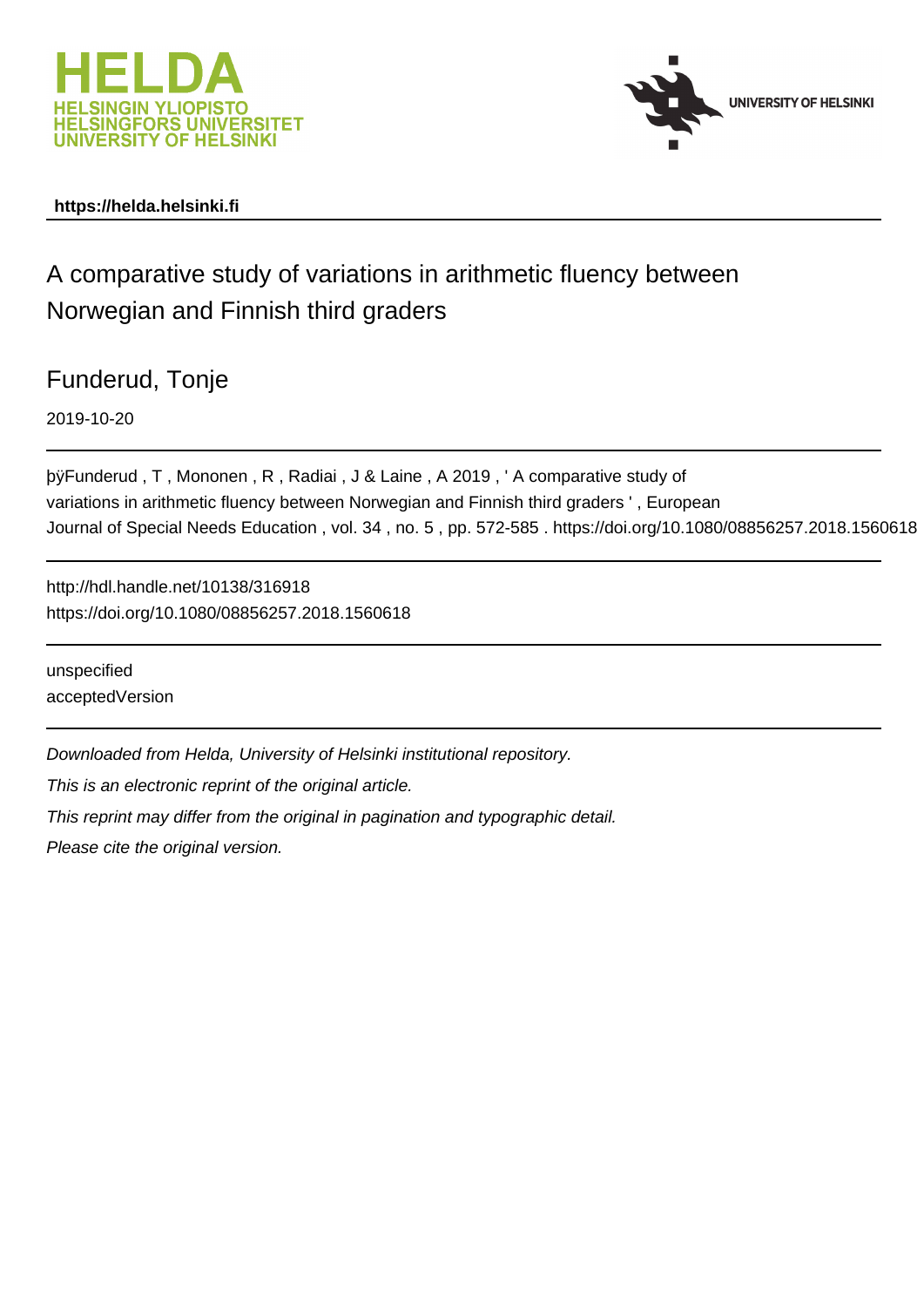# **A Comparative Study of Variations in Arithmetic Fluency between**

# **Norwegian and Finnish Third Graders**

Tonje Funderud<sup>1)</sup>, Riikka Mononen<sup>1)</sup>, Jelena Radišić<sup>2)</sup> and Anu Laine<sup>3)</sup>

*1) Department of Special Needs Education, University of Oslo, Norway* 

*2) Department of Teacher Education and School Research, University of Oslo, Norway*

*3) Faculty of Educational Sciences, University of Helsinki, Finland*

Correspondence concerning this article should be addressed to Riikka Mononen, Department of Special Needs Education, P.O. Box 1140, Blindern, 0318 Oslo, Norway. Email: r.m.mononen@isp.uio.no. Tel:  $+47-22855638$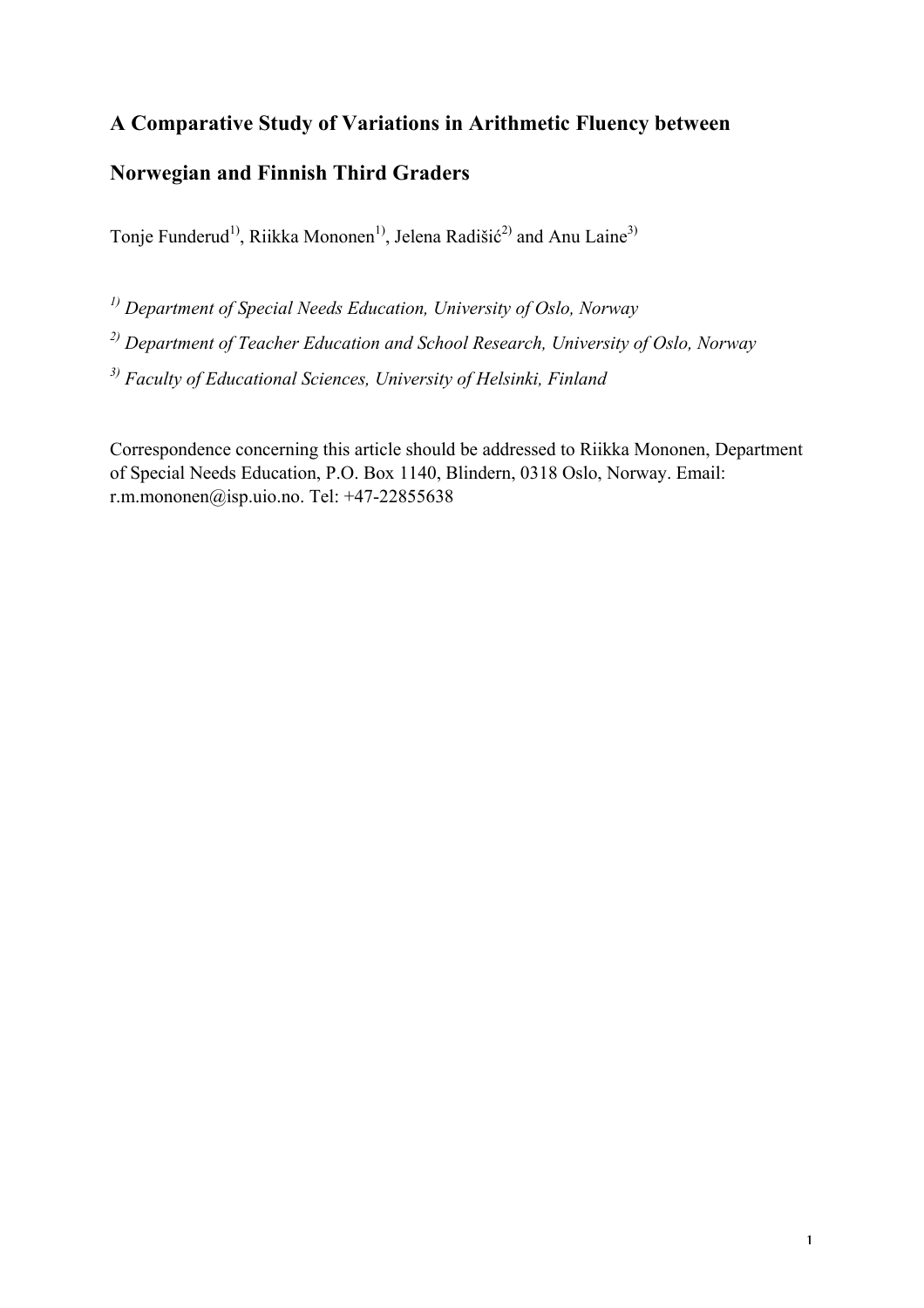# **A Comparative Study of Variations in Arithmetic Fluency between Norwegian and Finnish Third Graders**

#### **Abstract**

The study aimed to investigate variations in addition and subtraction fluency by observing grade three students in Norway ( $n = 253$ ,  $M_{age} = 8.38$  y.) and Finland ( $n =$ 209, *Mage* = 9.35 y.) while controlling for their age and non-verbal reasoning. Gender differences were also examined. The focus of the study was on the performance of the low-achieving (LA) students in comparison to the typically achieving (TA) group, not neglecting differences in how early educational support was organised across the two countries. Two-minute speed tests in both addition and subtraction within the 1-20 number range were used to assess fluency. The Finnish students outperformed students in the Norwegian sample both in addition and subtraction fluency. There were more Norwegian students in the LA group (i.e. performance at or below the  $25<sup>th</sup>$ percentile) in both addition (37.9% vs. 20.1%) and subtraction (39.1% vs. 15.8%). In comparison to the TA students, the LA students made more errors and skipped over more arithmetic tasks in an attempt to solve them. Observed differences are discussed in relation to both country characteristics concerning early mathematics education and early educational support.

Keywords: arithmetic fluency, arithmetic skills, comparative study, low achievers, third grade students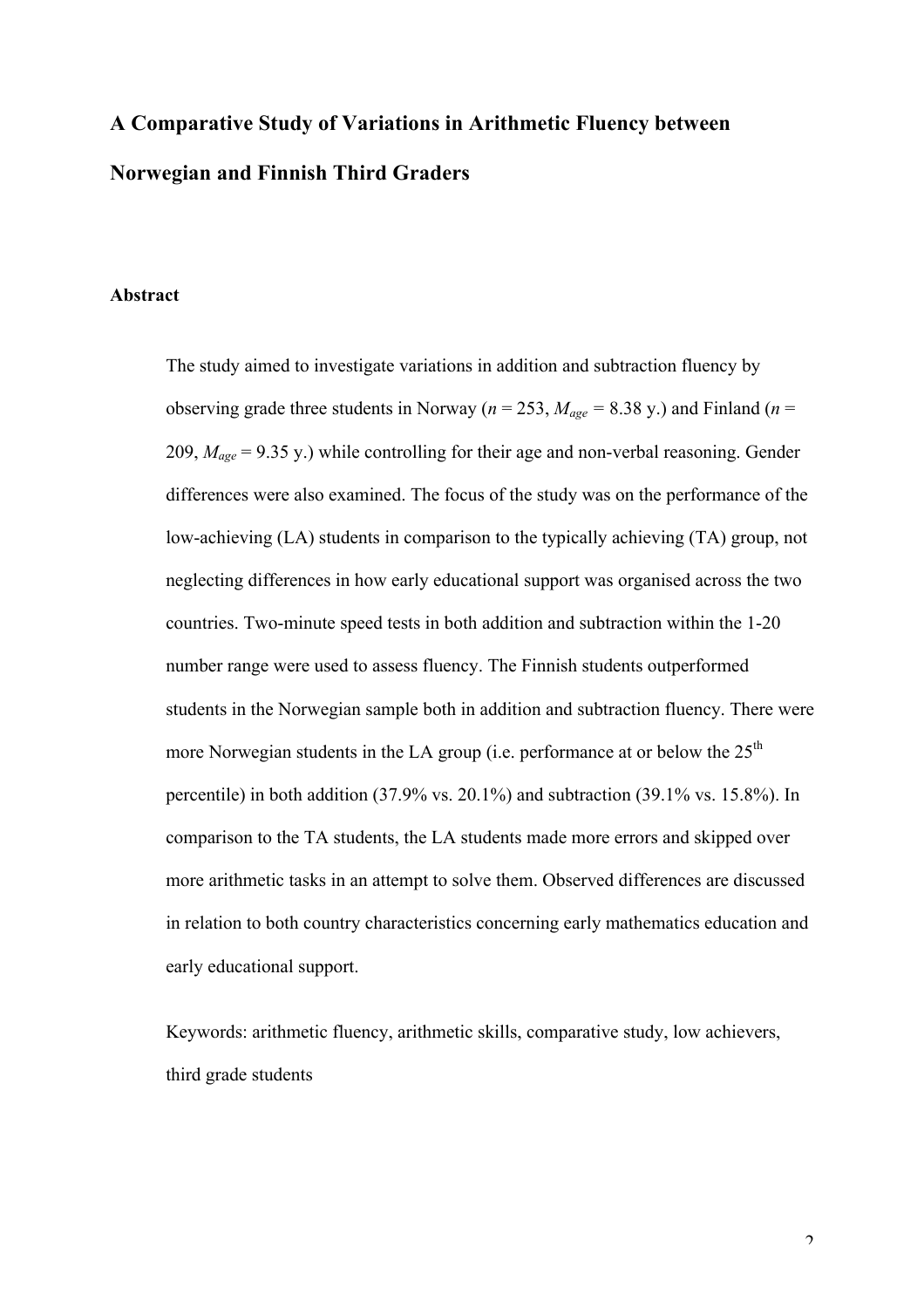# **Introduction**

Numeracy skills, both independently and as part of general mathematical competence, are considered crucial to future employment in the modern labour market. At the same time, low academic achievement and learning difficulties (e.g., mathematical learning difficulties) are among the key predictors of school dropout (Hakkarainen, Holopainen, and Savolainen 2015; Korhonen, Linnanmäki, and Aunio 2014; Rumberger and Lim 2008). Estimates suggest that 5–7% of students have severe difficulties (i.e. developmental dyscalculia) in learning mathematics (2011), and if the low-achieving (LA) students are included, the number rises to 15–20% (Geary 2011). Students having learning difficulties in mathematics are often characterized as having severe problems in basic arithmetic (Mazzocco, Devlin and McKenney 2008; Vanbinst, Ghesquière, and De Smedt 2014). While their peers are mostly fluent (i.e., accurate and fast) in solving basic arithmetic problems, these students rely on more immature and slower strategies, such as using their fingers as memory aids, and verbal counting. The difficulties in arithmetic fluency are usually identified around grade three (i.e., approximately at the age of nine), as this is the time when students following typical development start to be fluent in addition and subtraction especially within the number range from 0 to 20 (Aunio & Räsänen 2016). Grade three students experiencing arithmetic fluency difficulties, in both Norway and Finland, are in the focus of this study.

In Norway, students begin with formal instruction in arithmetic at the age of six. In contrast, most six-year-olds in Finland are taking part in pre-primary education and start formal schooling at the age of seven. During this preparatory year, the children are introduced to different topics in mathematics mainly through playful activities, but no formal teaching in arithmetic is provided (Finnish National Board of Education [FNBE] 2016a). By the time they reach grade three, students in both countries will receive formal mathematics instruction for

3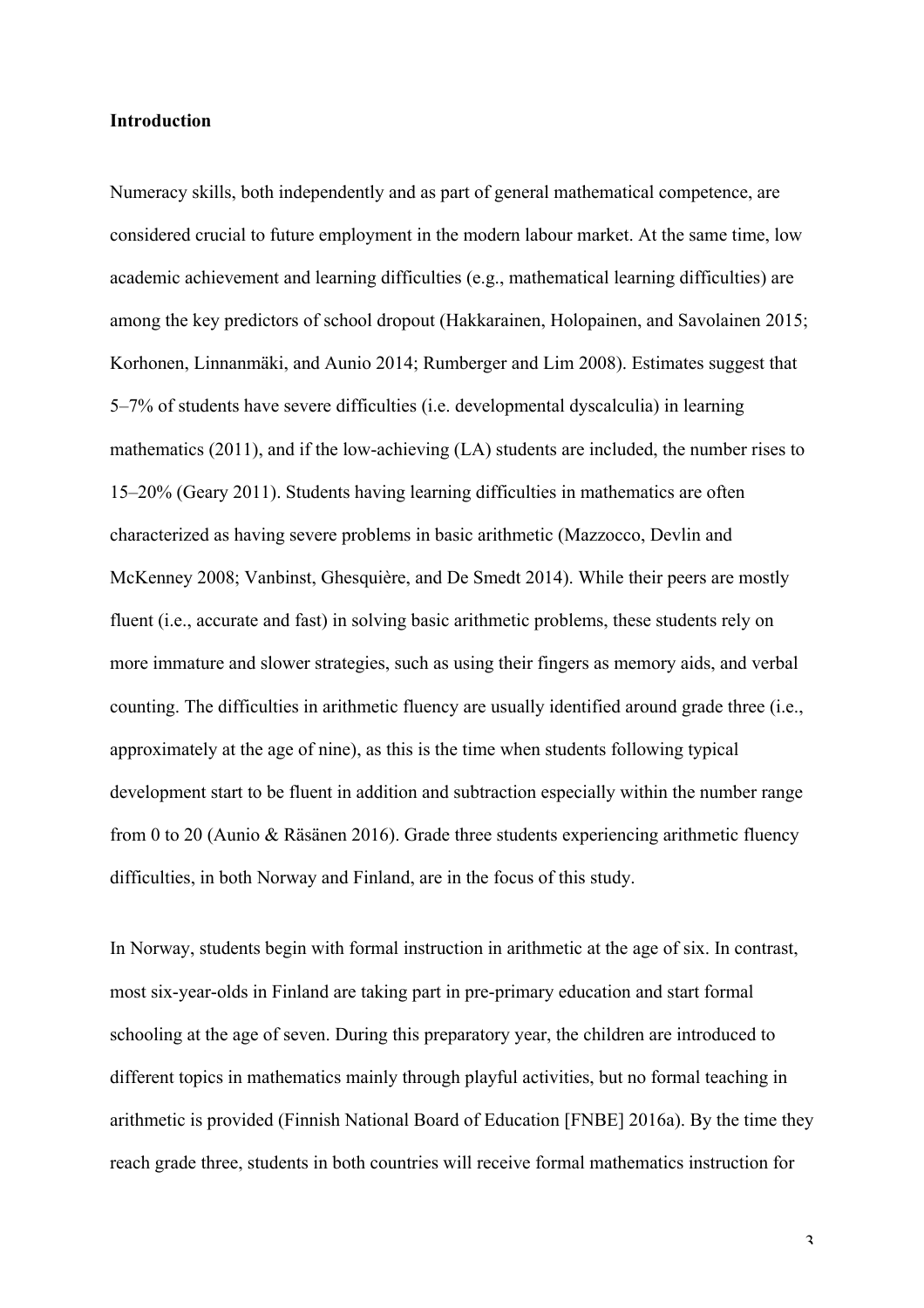three school years. Notably, the Finnish pupils will be a year older than their Norwegian peers.

Another difference between the countries relates to the educational support system. In Finland, a three-tier model is followed, emphasising early support (Finnish National Agency for Education [FNAE] 2010), whereas, in Norway, students need to go through an external professional assessment concerning possible learning difficulties before they can receive any special educational support (Opplæringslova [Education law] 2005, §5-1).

Both these aspects represent an interesting starting point for the current investigation on arithmetic fluency in grade three students. More closely, the aim of this study is to investigate variations in addition and subtraction fluency of third graders in Norway and Finland, while controlling for their age and non-verbal reasoning. Gender differences are also observed. Subsequently, departing from the existing differences in how early educational support differs between the countries, we will also examine (a) if there are differences in the proportion of LA students between the two countries, and (b) if there are differences in the patterns how the LA students solve the arithmetic tasks compared to their typically achieving (TA) peers.

#### *Individual Differences in Arithmetic Development*

In so far, some typical trajectories in the development of arithmetic skills have been identified. At the same time, individual differences have also been found following this development (Dowker 2009; Vanbinst, Ceulemans, Ghesquière, and De Smedt 2015). As research shows, arithmetic problems are typically solved using one of two basic approaches: retrieval strategies or backup strategies (Ostad 2013; Siegler and Jenkins 1989). Retrieval strategies are based on retrieving units from long-term memory, either as a whole unit  $(6 + 6)$  $= 12$ ) or as associations with a unit (6 + 6 = 12, so 6 + 7 = one more, thus 13). Backup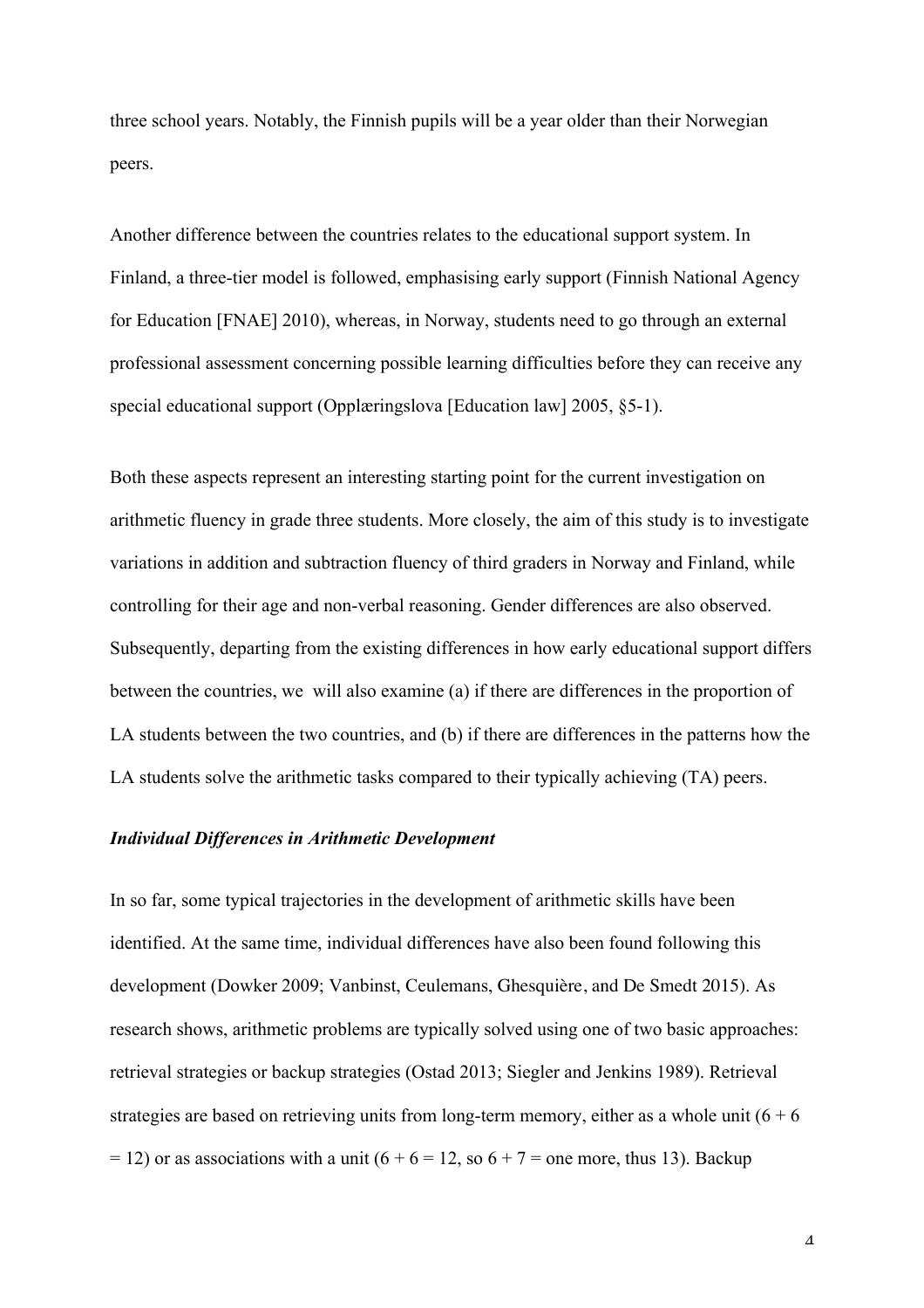strategies, on the other hand, are based on using verbal counting to solve the problem, such as counting both addends (i.e. primary strategies) or counting up or down from any addend (i.e. more complex strategies) (Ostad 2013; Siegler and Jenkins 1989). Following the typical development trajectory, children start out using the primary backup strategies and gradually move on to more complex backup strategies, which include fewer counting steps, and move towards retrieval strategies. Simultaneously, they practice variation and flexibility in the use of strategies and start to adapt them to the task at hand (Dowker 2014; Ostad 1997, 1999; Siegler and Jenkins 1989). Canobi (2004) found that children in grades 1–3 were more fluent in solving addition than subtraction problems. Furthermore, counting on was the most used strategy in addition problems, whereas counting-up in subtraction. Thus, in this study we also treat addition and subtraction as separate components of arithmetic. As children get older, they use more advanced ways to solve arithmetic problems (Canobi, 2004). Around the age of nine, children typically begin to use fact retrieval as their primary strategy for addition and subtraction, and calculations within the number range 0–20 become fluent (Aunio and Räsänen 2015).

Although most children follow a typical development trajectory, some children struggle with learning arithmetic. Students with mathematical learning difficulties, and especially those with developmental dyscalculia (DD), are characterised by profound difficulties in the acquisition of various mathematical skills (Zhou and Cheng 2015), and deficits in basic arithmetic skills represent a distinct marker in these children (Vanbinst, Ghesquière, and De Smedt 2014; WHO 2018). Longitudinal studies (e.g. Dowker 2009; Ostad 1997, 1999) have found that children with difficulties in mathematics primarily make use of backup strategies based on counting, rather than retrieval strategies. Furthermore, children with mathematical learning difficulties seem to use the same strategies rigidly, with only minor variations, and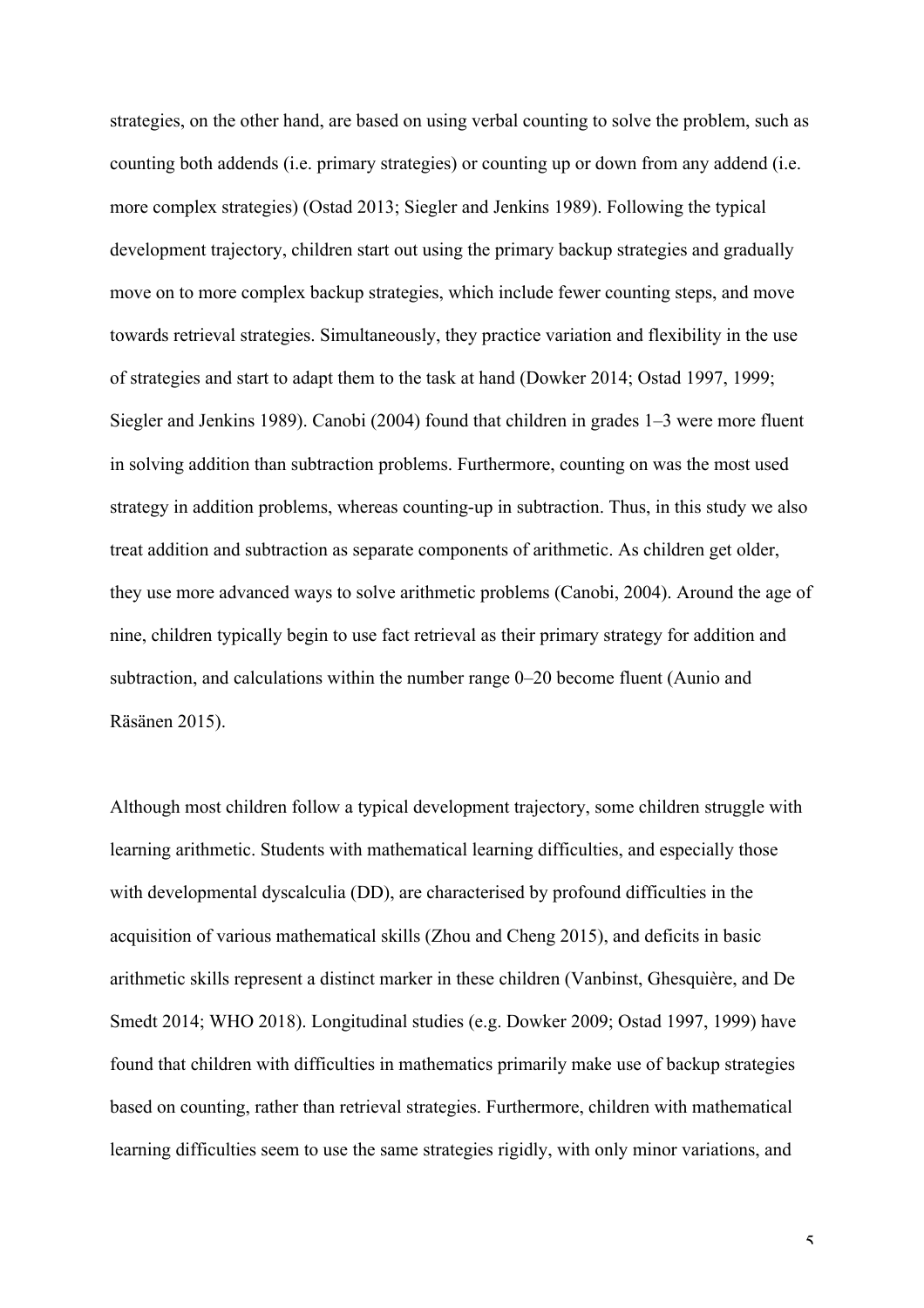with a limited degree of change or development of strategies through primary school (Dowker 2009; Ostad 1997, 1999). In their study, Jordan, Hanich and Kaplan (2003a) compared children with good and poor arithmetic fact mastery across the second and third grade. They found that general cognitive skills were a significant predictor of the use of finger counting to solve arithmetic tasks. Additionally, they showed that children with poor arithmetical fact mastery performed significantly lower on a measure of nonverbal abilities than the children with good arithmetic mastery. Furthermore, Vanbinst and colleagues (2015) found three different profiles of arithmetic development when observing grades three to five: 1) slow and variable, 2) average and 3) efficient, with a conclusion that symbolic numerical magnitude processing is an important factor in contributing to individual differences in arithmetic skills. They found no differences between the groups in digit naming, working memory or nonverbal reasoning. To conclude, the developmental trajectory of children with DD in arithmetic fact retrieval will most likely never catch up with that of TA children, but difficulties are rather persistent (Jordan et al. 2003a). However, LA children, although starting behind TA children, seem to exhibit better growth than children with DD, and their trajectory is rather similar to that of TA children, only delayed (Geary, Hoard, Nugent, and Bailey 2012; Ostad 1997, 1999).

## *Gender Differences in Arithmetic*

Although there are studies that indicate no gender differences are observed in children's early mathematical skills (Kersey, Braham, Csumitta, Libertus, and Cantlon 2018), including first years of primary school (Hutchison, Lyons, and Ansari 2018), traditionally, the differences have been reported on. At the same time, the findings focusing on the differences remain inconsistent, seeking caution in interpretation. For example, it has been suggested that in later childhood girls perform better in basic arithmetic and boys in problem-solving (e.g. Carr and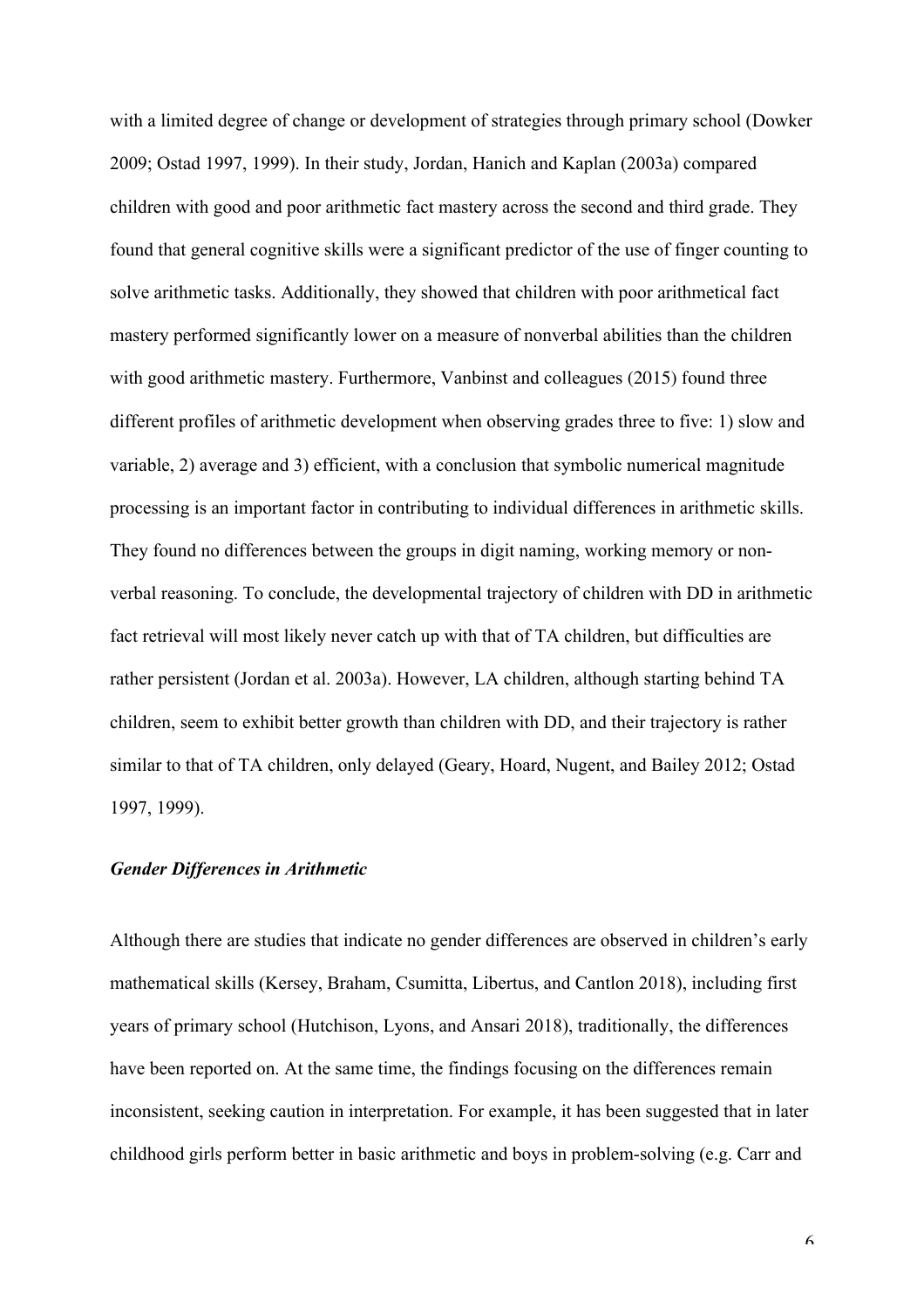Alexeev 2011). Yet when comparing some of the studies focusing only on the array of arithmetic skills alone, the bulk of findings emerging from these are not aligned. For example in similar studies examining single- and multidigit number comparisons both gender differences favouring boys (Krinzinger, Wood, and Willmes 2012) and girls (Wei et al. 2012) have been reported.

Conversely, taking into account that any numerical processing is connected to different facets of ability with very different developmental trajectories (Lyons, Price, Vaessen, Blomert and Ansari 2014), some researchers have focused on the type of strategies boys and girls opt for when solving arithmetic problems (e.g. Bailey, Littlefield, and Geary 2012; Carr and Alexeev 2011). Such results indicate boys may be showing a preference for retrieval strategies earlier and to be solving addition tasks using retrieval more frequently and more quickly than the girls (Bailey et al. 2012). In addition to these, it seems that girls continue using manipulatives and counting fingers to solve basic arithmetic tasks for a longer period of time than the boys do (Carr and Alexeev 2011; Jordan, Hanich, and Kaplan 2003b).

# *Mathematics education in early years of schooling in Norway and Finland*

The primary objective of the Norwegian and Finnish educational systems is to create equal opportunities for every child, regardless of the child's background, in order to equip every student with the basic skills needed to function in society (The Norwegian Directorate for Education and Training [UDIR] 2015a; Finnish National Board of Education [FNBE] 2016b). In respect to mathematics, this objective involves teaching children to use mathematical thinking and strategies to solve a variety of problems. Table 1 provides an overview of the content of mathematics instruction in both countries up to the second grade as portrayed in the national curricula (UDIR, 2013; FNBE 2016b). Whereas in Norway there are set competence aims to be reached at the end of the grade two, in Finland the content refers to those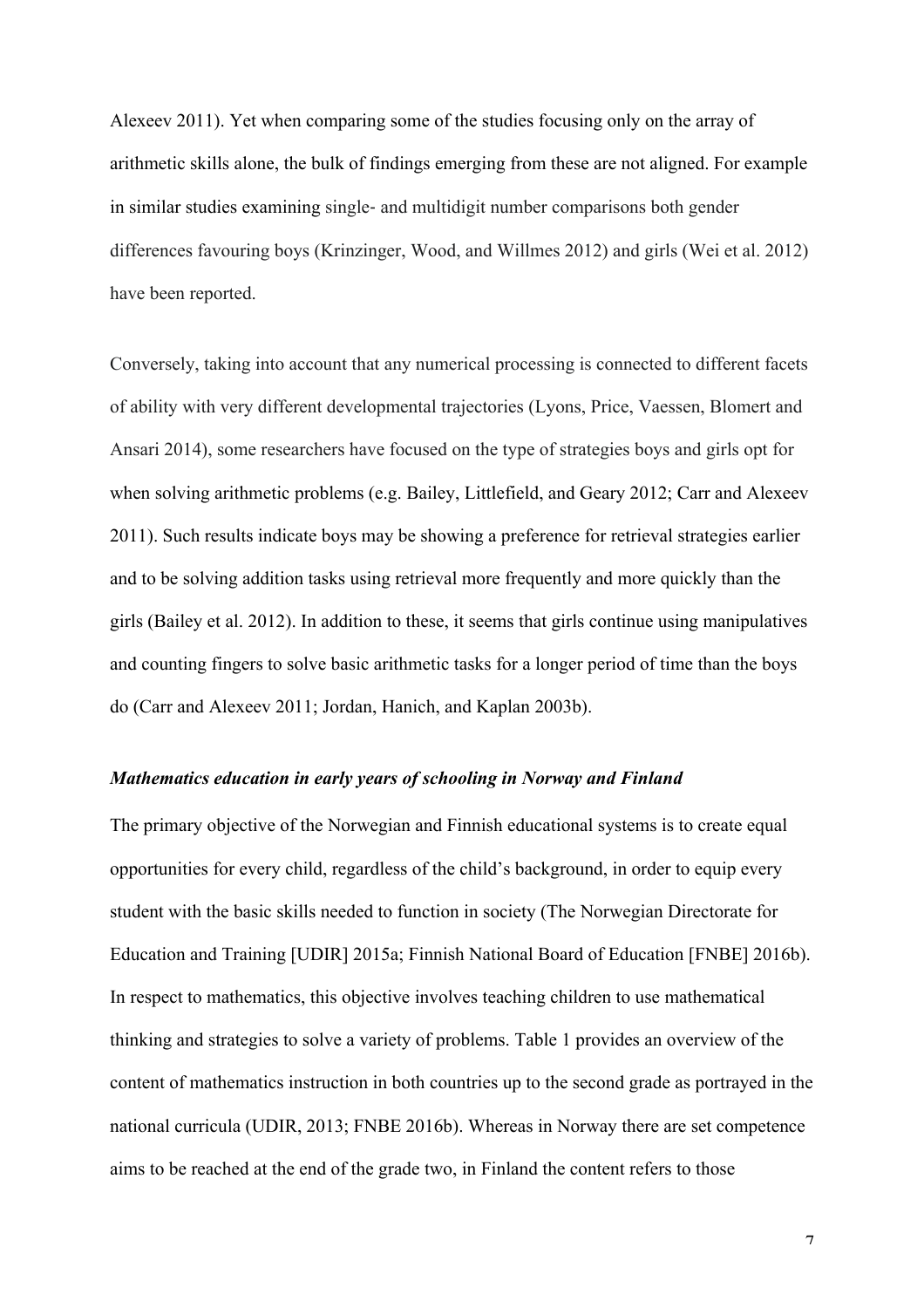mathematical topics the instruction is to be given about. Nevertheless, the students are expected to get instruction and learn quite similar content regarding the number and operations. Students in both countries are expected to master basic arithmetic operations, namely addition and subtraction in the number range of 0–20 (UDIR 2013; FNBE 2016b). Neither of the countries provides specific learning aims for grade three mathematics, rather those are integrated with aims for other grades (e.g., in Norway competence aims to be reached by the end of grade 4, in Finland aims for grades 3–6). However, regarding arithmetic, during the third-grade children are expected to foster already learned content, widen number range and to learn algorithms. Regarding the pre-primary education year in Finland, which most of the children take part in, no formal arithmetic instruction is provided there, but children are introduced to different mathematics areas (i.e. verbal and object counting, and geometry) in hands-on activities and in a playful manner (FNBE 2016a).

# [Table 1 approximately here]

In both countries, the learning conditions are quite similar. There are on average 16–17 students per classroom in the lower grades, and it is a common practice in both countries to have a teacher assistant present in the classroom if there are students in need of additional support. In both countries, students in the early grades receive around 3–4 hours of mathematics instruction, out of 20 in total, which is the weekly average (FNAE 2018; UDIR 2015b). Regarding teacher education, Finnish classroom teachers have a long history of having teacher education as a five-year master degree, whereas in Norway this has been taken into practice only in autumn 2017. Thus most of the Norwegian classroom teachers have a bachelor's degree in teacher education.

At the moment the major difference between the countries lies in the ways how educational support is organised. In Norway, children are entitled to receive special needs support only if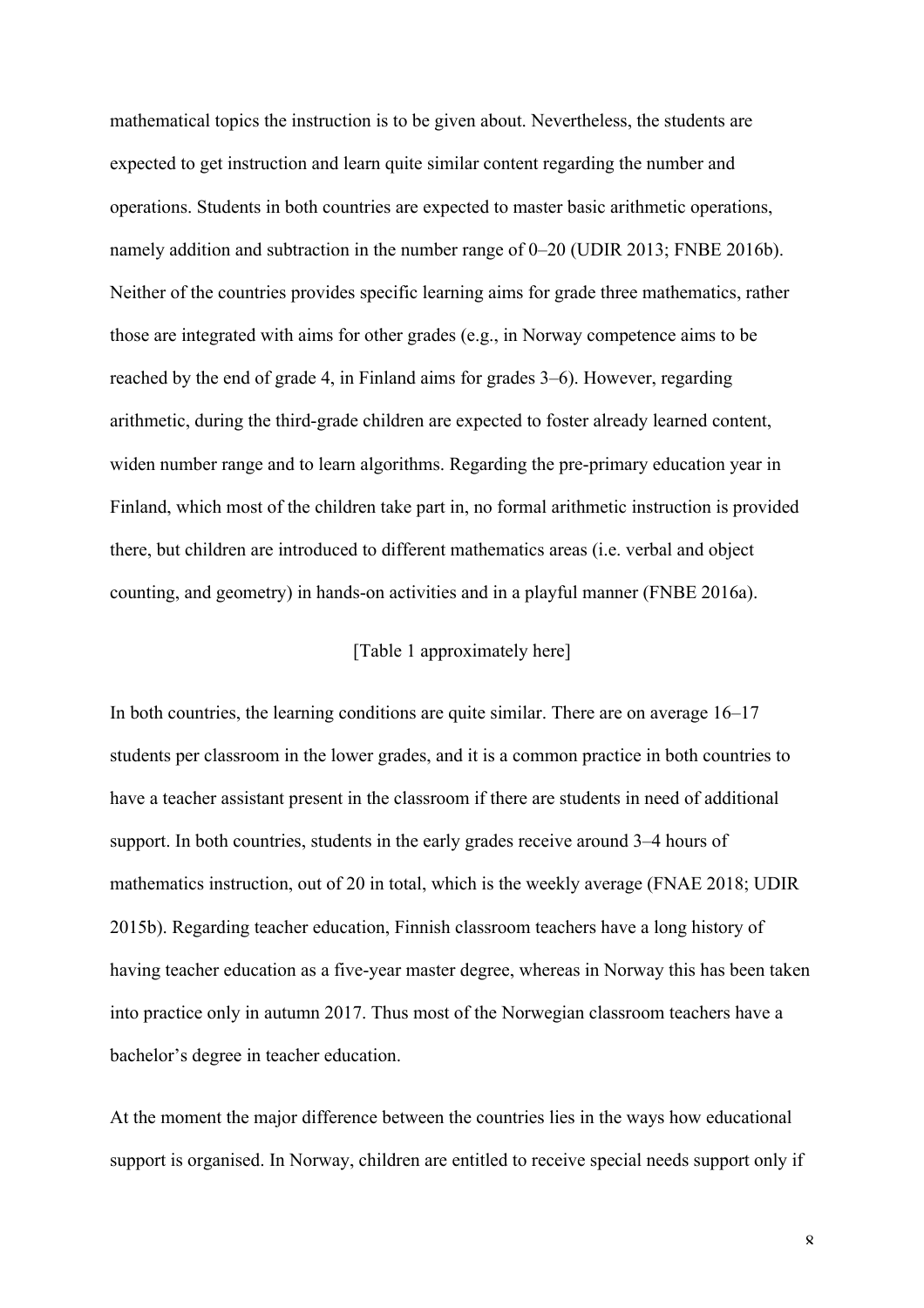they do not profit from regular instruction. Thus, the child can receive extra support based on external professional assessment, often conducted by an educational psychologist (Opplæringslova 2005, §5-1). In Finland, children who experience learning difficulties, or difficulties with other aspects of schooling, are entitled to educational support (FNAE 2010), which is based on a three-tier system: general support (Tier 1), intensified support (Tier 2) and special needs support (Tier 3). The provision of Tier 3 instruction is based on an extensive pedagogical assessment, supplemented by a psychological assessment (FNAE 2010). Currently, it seems that there is a better access to early support in the Finnish school system compared to the Norwegian one because in Finland the appropriate support can be started at Tier 1 and Tier 2 without external professional assessment. This is especially important regarding the early years of schooling when the emphasis is on early support.

# *Research Questions and Hypotheses*

In the light of the previous investigations in the domain, the current study focuses on the following research questions:

RQ1: Are there differences in the arithmetic fluency (i.e. addition and subtraction) between Norwegian and Finnish grade three students, while controlling for age and non-verbal reasoning? We expect no performance differences between the countries in addition and subtraction fluency to be found, as students in both countries have been exposed to the equal number of years (i.e., three) in formal arithmetic instruction.

RQ2: Are there gender differences in the arithmetic fluency between and within countries? No gender differences are expected within and between the students in examined countries aligned with the findings of Kersey et al. (2018) and Hutchison et al. (2018).

RQ3: Is there a difference in the proportion of LA students (i.e. performing at or below the 25<sup>th</sup> percentile in addition or subtraction) between the two countries observed?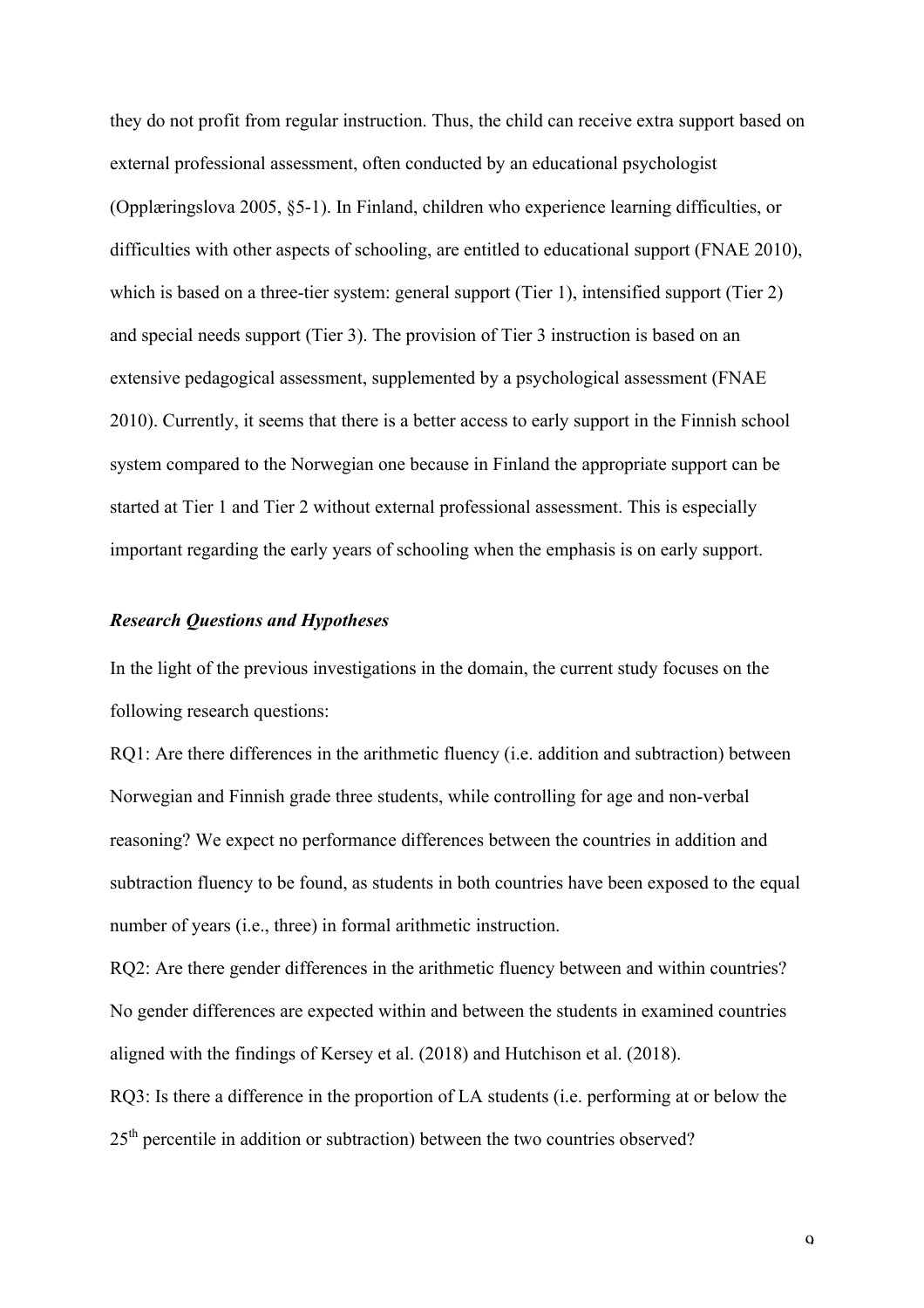Although we assume no performance differences between the country samples in general, we postulate that the proportion of LA students might differ, due to access to early support, based on the three-tier model, in mathematics instruction in Finland.

RQ4: Are there differences in the patterns of how the LA students solve the arithmetic tasks (i.e. number of attempts, skipping over tasks and incorrect answers) in comparison to the TA students (i.e. performing above the  $25<sup>th</sup>$  percentile in addition or subtraction) within and between the countries? Given the findings on delayed trajectory development of the LA children in comparison with their TA peers (e.g. Geary et al. 2012), it is expected that LA students will approach the arithmetic problems differently than the TA students. We postulate the LA students will be either slow and accurate or fast prompting many errors and/or skip problems, thus ending with a lower total score compared to their TA peers. No country differences are expected relative to how students approach the arithmetic problems.

# **Method**

#### *Participants*

The current study is part of a larger project XXX (removed for peer review) focusing on thirdgrade students' mathematics learning and related motivation in four European countries. Here we focus only on the data gathered in Norway and Finland, from the capital regions of both countries. Schools were chosen to represent students with diverse socioeconomic status in both countries, and altogether data were collected from six schools in the Oslo area and four schools in Helsinki area. A total of 255 Norwegian and 215 Finnish third graders participated in the study. All students, with data on all the measures (i.e. arithmetic, non-verbal reasoning and age) were included in the final sample, that being 253 Norwegians (51.0% boys) and 209 Finnish students (48.3% boys). The participants were on average 8.38 years old  $(SD = 0.48)$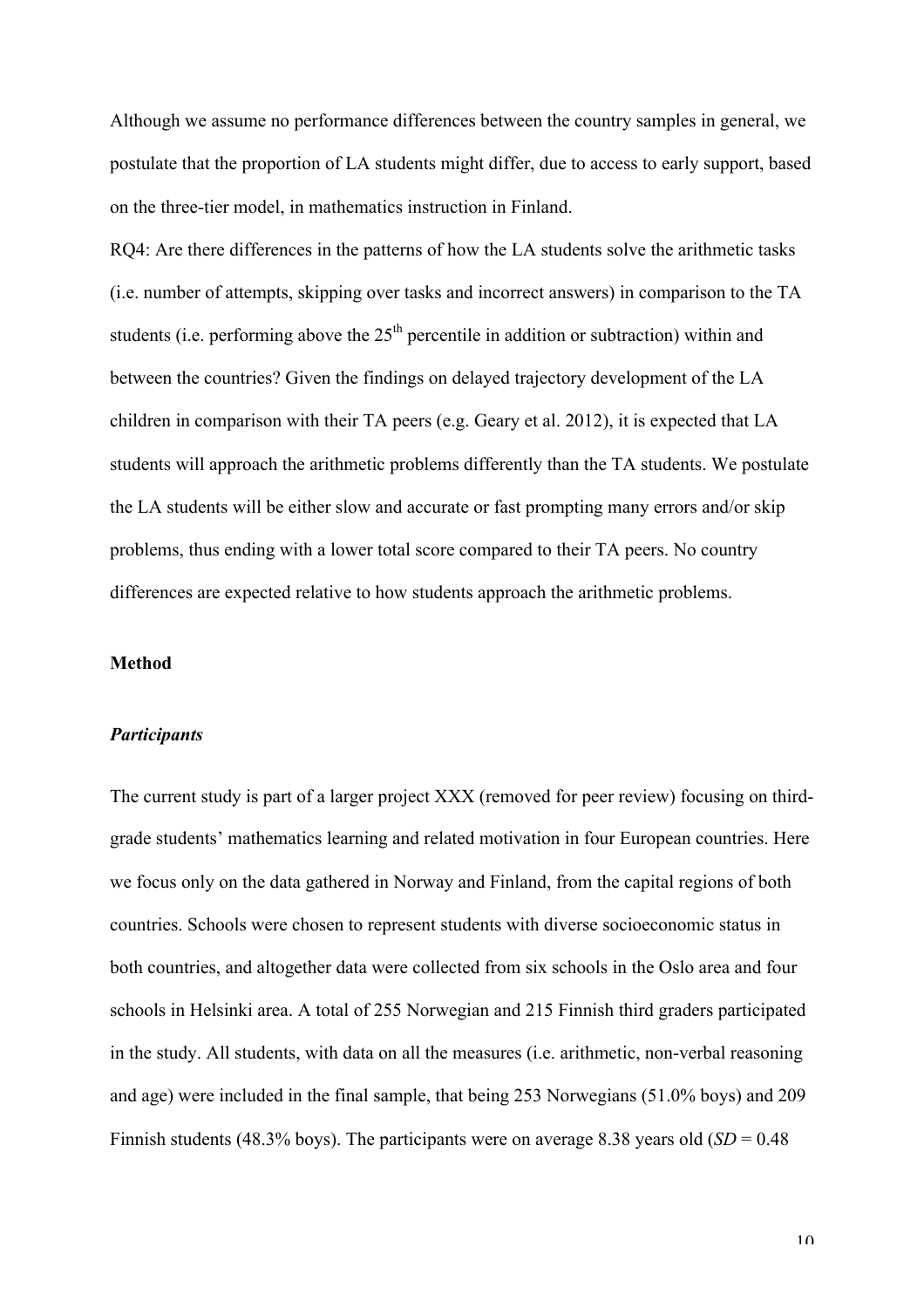years) in Norway and 9.35 years old (*SD* = 0.52) and Finland. Consent forms for each child were collected from their parents.

## *Measures*

# *Raven's Coloured Progressive Matrices*

Raven's Coloured Progressive Matrices was used to assess the participants' nonverbal reasoning skills (Raven 1998). The children were given 36 tasks, two of which were practice items. One point was given for each correct answer, which resulted in a potential sum score of 34 points. The Cronbach's alphas for Raven's Matrices were 0.84 for the Norwegian sample and 0.88 for the Finnish sample.

#### *Arithmetic Fluency Test*

The Arithmetic Fluency Test (in Norwegian, Regnefaktaprøven, Klausen and Reikerås 2016) was used to measure arithmetic skills. This test is a Norwegian normed and standardised math test that assesses basic arithmetic skills in addition, subtraction, multiplication and division. In this study, the students completed the addition and subtraction subtests. Each subtest consists of 45 tasks for a single operation, within the number range of 0–20. The children were asked to do as many tasks as possible, in a column-wise direction, within the timeframe of two minutes for each operation. One point was awarded for each correct answer; thus, the maximum score for each subtest was 45 points. The Cronbach's alphas for the Norwegian sample were 0.94 for the addition subtest and 0.92 for the subtraction subtest. For the Finnish sample, the Cronbach's alphas were 0.94 for the addition subtest and 0.93 for the subtraction subtest. Apart from the sub scores, analyses of the children's answering sheets on the Arithmetic Fluency Test were performed. A separate coding scheme was created to account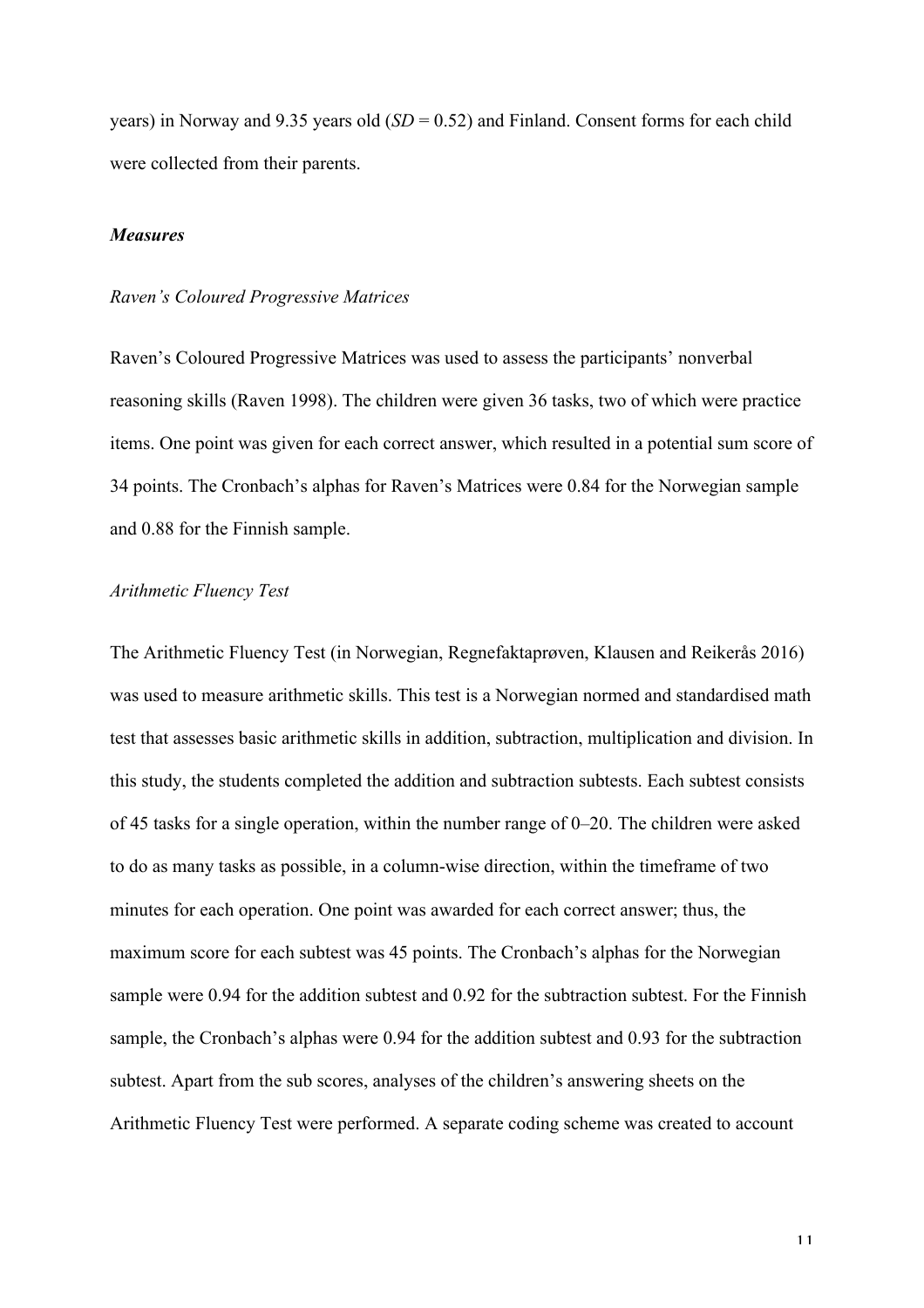for the direction (i.e. column- or row-wise) in which the child solved the tasks and how many tasks the child has left without an answer, together with the incorrect and skipped answers.

# *Procedure*

The measures were administered in the spring of 2017 by trained research assistants in both countries. The children were informed about the study in advance, and instructions for each measure were given orally. With all the measures accounted for (i.e. even those not included in the present investigation), the testing lasted for a total of 1.5–2 hours, including a short break for the children. All measures were paper and pencil based.

## *Data Analysis*

Since statistically significant difference was found in the students' performance on the Raven measure at a country level (see Results), Raven was included as a covariate in subsequent analyses. To compare the achievement between the countries in addition and subtraction fluency analyses of covariance (ANCOVAs) were performed, and besides non-verbal reasoning age was also used as a covariate. Following, gender differences were examined within and between the countries. The whole sample was then divided into two subgroups based on students' performance on the Arithmetic Fluency Test, separately for addition and subtraction: LA students (i.e. performing at or below the  $25<sup>th</sup>$  percentile, equals 15 points in addition and 12 points in subtraction) and TA students (i.e. performing above the  $25<sup>th</sup>$ percentile). The proportion of LA pupils between the countries was compared. Finally, the direction in which the tasks were answered, number of attempts, skipping over the tasks and incorrect answers were coded from the test protocols and descriptive data are provided for these.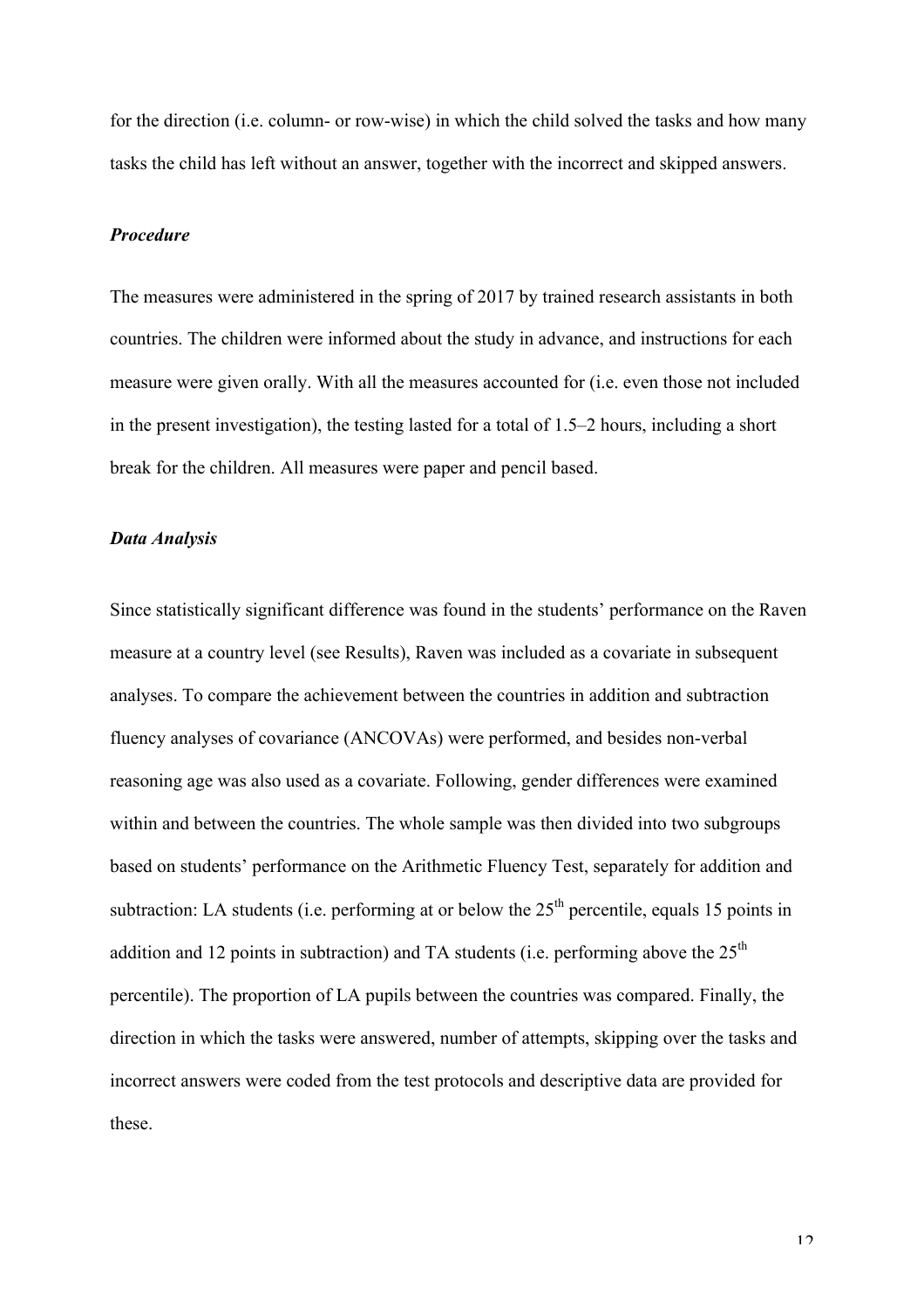# **Results**

The results on differences in nonverbal reasoning skills between the countries revealed that on average, third graders in Norway had statistically significantly higher scores on Raven's Coloured Matrices ( $M = 28.98$ ,  $SD = 4.23$ ) than the Finnish third graders ( $M = 27.80$ ,  $SD =$ 5.00),  $t(460) = 2.73$ ,  $p = .007$ ,  $d = 0.26$ . Raven was therefore introduced as a covariate in the later analyses together with age.

# *Addition and Subtraction Fluency*

A one-way ANCOVA was conducted to compare addition and subtraction skills between countries while controlling for non-verbal reasoning and age. The Finnish students outperformed those in Norway in both addition and subtraction. The country effect was small, explaining 4% of the variation in addition and 7% of the variation in subtraction performance (Table 2).

#### [Table 2 approximately here]

Regarding the gender differences, a one-way ANCOVA was conducted (controlling for nonverbal reasoning and age). A statistically significant difference between the Norwegian and Finnish boys both in addition and subtraction tasks was found, although the effect sizes were small ( $\eta$  = .03 and  $\eta$  = .06, respectively). Similar results were found among the girls, with Finnish girls outperforming those in Norway ( $\eta = .07$  in addition and  $\eta = .11$  in subtraction).

When looking at the effect of gender on a country level, t-tests were conducted as there was no need to control for non-verbal reasoning and age. In Norway, boys outperformed the girls in addition (boys:  $M = 20.73$ ,  $SD = 9.39$ , girls:  $M = 17.83$ ,  $SD = 7.73$ ),  $t(251) = 2.67$ ,  $p = .008$ ,  $d = 0.34$ , but not in subtraction (boys:  $M = 15.34$ ,  $SD = 7.17$ , girls:  $M = 13.68$ ,  $SD = 6.41$ ),  $t(251) = 1.94$ ,  $p = .053$ ,  $d = 0.24$ . In the Finnish sample, there were no gender differences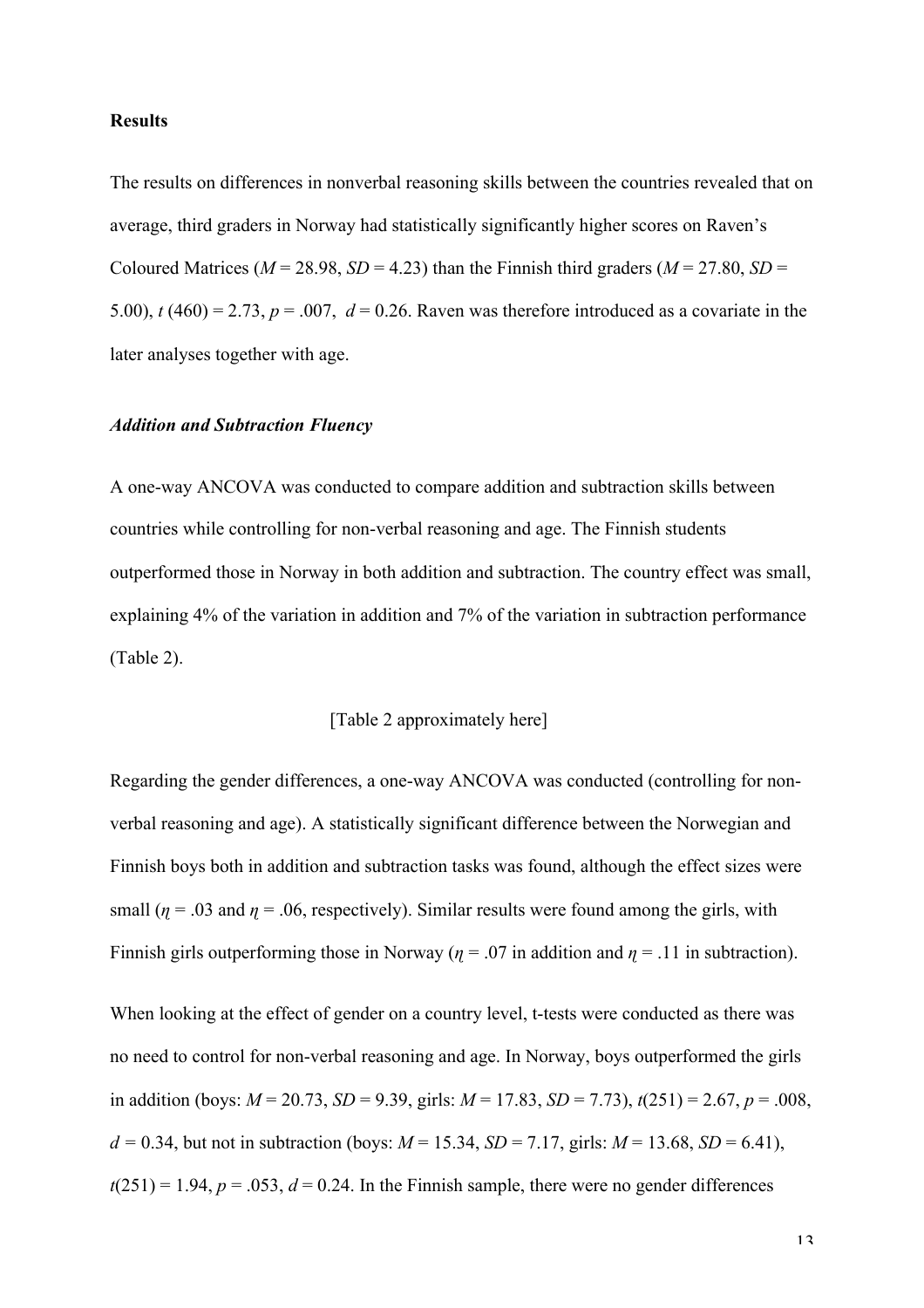found in addition (boys:  $M = 24.99$ ,  $SD = 10.80$ , girls:  $M = 23.40$ ,  $SD = 8.70$ ),  $t(207) = 1.18$ , *p*  $= .241, d = 0.16$ , nor in subtraction (boys:  $M = 21.55$ ,  $SD = 9.57$ , girls:  $M = 19.41$ ,  $SD = 19.41$ 8.04),  $t(207) = 1.76$ ,  $p = .080$ ,  $d = .24$ .

Regarding the proportions of LA students,  $37.9\%$  ( $n = 96$ ) of students in the Norwegian sample were performing low in addition, in contrast to  $20.1\%$  ( $n = 42$ ) of the Finnish students. The proportion of LA students in subtraction mounted to 39.1% ( $n = 99$ ) in the Norwegian sample and  $15.8\%$  ( $n = 33$ ) in the Finnish sample.

#### *Attempts, Incorrect Answers, Skipping and Direction*

Tables 3 and 4 summarise the students' observed attempts (i.e. the final arithmetic problem recorded as completed in the test protocol) together with correct and incorrect answers and tasks skipped in addition and subtraction subtests, respectively.

#### [Table 3 approximately here]

When observing the addition tasks, all TA students succeeded in 93.7% of the attempted trials, whereas LA students were successful in 77.2% of the attempts. The LA students also skipped more tasks in their addition calculations compared to the TA students (12.6% vs. 4.3%). The most significant differences between the countries were found between the LA groups. Although the LA students in the Finnish sample attempted to solve more tasks, the percentage of correct answers was higher for the Norwegian sample (86.3%), in contrast to 62.4% for the Finnish LA group. In other words, although the Finnish LA students worked through the addition tasks more quickly, they have made more errors and skipped over more tasks than their Norwegian LA peers.

## [Table 4 approximately here]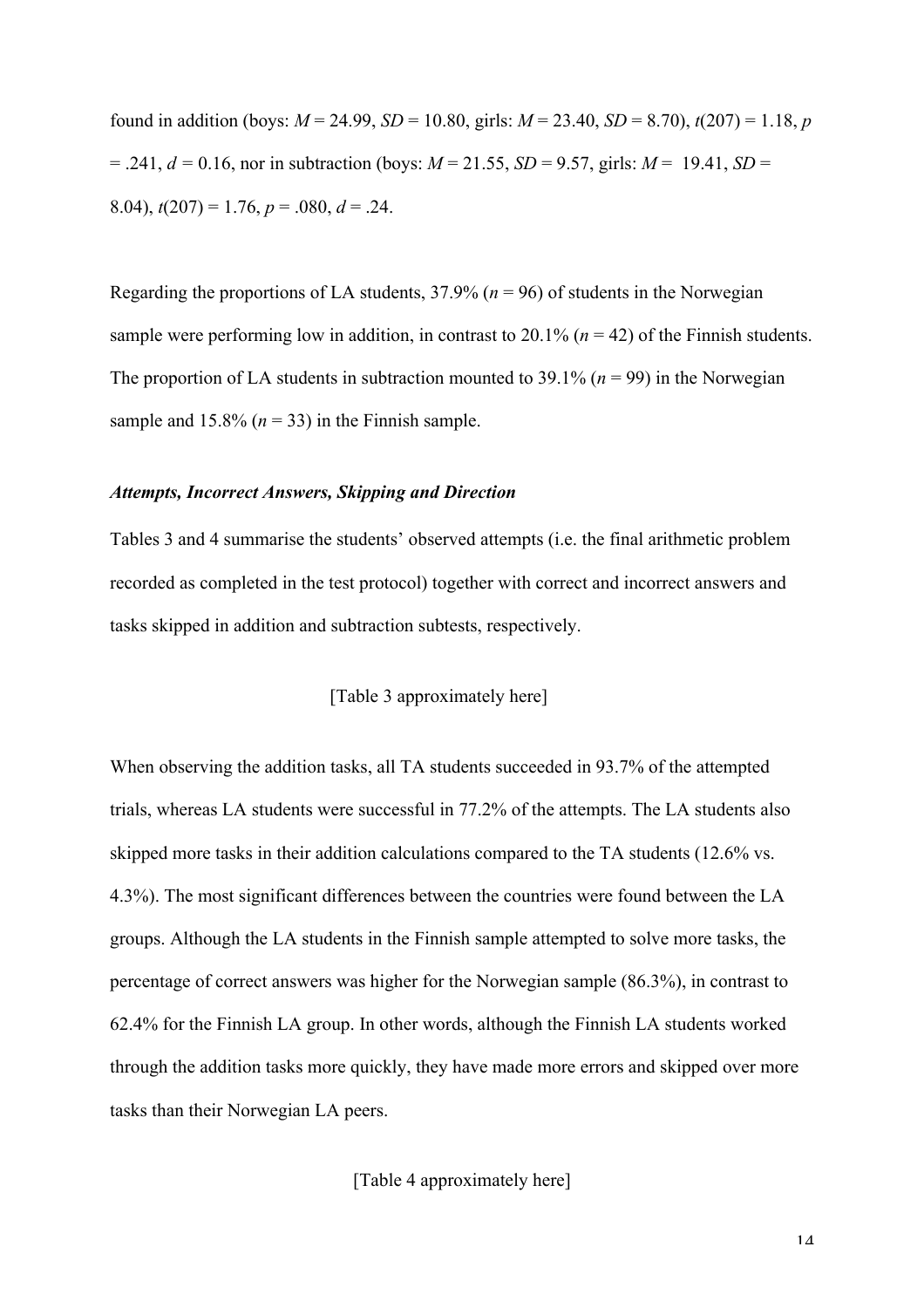In subtraction, the TA students succeeded in 89.6% of the attempted trials, whereas LA students were successful only in 62.3% of the attempts. The LA students made almost five times more calculation errors compared to the TA students, and skipped more subtraction tasks. The Finnish LA students attempted more subtraction tasks than their Norwegian LA peers ( $M = 21.06$  vs.  $M = 10.53$ , respectively), but that resulted in having more errors and skipping more of the subtraction tasks.

The Arithmetic Fluency Test instructs students to solve the arithmetic problems as accurately and as quickly as possible and to solve the tasks in a column-wise direction. The tasks themselves were presented in a random order rather than in order of increased difficulty. Since the students were instructed to calculate the tasks column-wise, the direction each student chose can, therefore, provide some insight into the students' capacity to follow instructions in general. Despite the instruction, a number of students solved the tasks following other than the column-wise direction. For example, a mix of the vertical and horizontal pattern was observed, as well as a row by row approach. Respectively, 4.8% of all the students solved the tasks using the row by row direction for addition and 1.9% students did the same in the subtraction subtest. More than one-fifth of the students exhibited a mixed pattern (22.8% in addition and 20.8% in subtraction). The vast majority of the students followed the column-wise direction (71.4% in addition and 77.3% in subtraction. The Norwegian students followed the instruction more often than the Finnish: 83.4% vs. 56.9% in addition and 88.5% vs. 63.6% in subtraction. Finally, in regards to the performance groups, LA students followed the instructions more closely than the TA students: 83.3% vs. 66.4% in addition, and 82.6% vs. 75.2% in subtraction.

# **Discussion**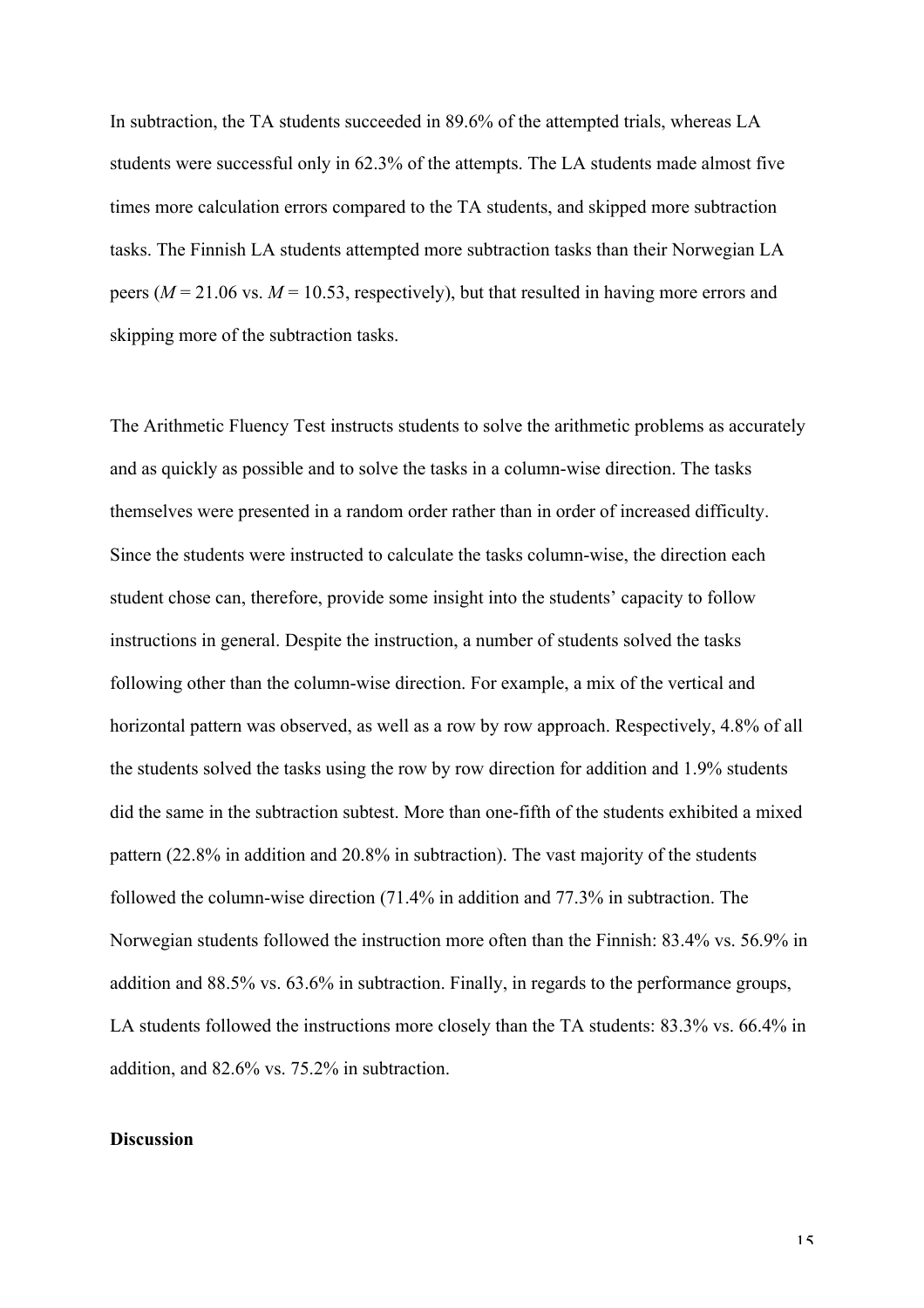This study examined variations in arithmetic fluency between Norwegian and Finnish thirdgrade students. The main result of this study was that the Finnish third-graders outperformed their Norwegian peers, even when age and non-verbal reasoning were controlled for. Both Norwegian and Finnish third graders had received three years of formal mathematics education and based on their curricula, they were expected to have mastered basic addition and subtraction in the number range 1–20 (UDIR 2013; FNBE, 2016a). In both countries, third graders received a higher mean score on the addition subtest than on the subtraction subtest. This was expected since addition is the arithmetical operation children are introduced to first, it receives more attention during the initial years of schooling (Sarama and Clements 2009), and such a result has earlier emerged in the field (e.g. Canobi 2004).

The proportion of Norwegian students within the LA group was surprisingly higher compared to the Finnish sample. At the same time, the Finnish numbers are more aligned to the general estimations of students performing at a lower level in mathematics (15–20%, Geary 2011). Although not directly observed, we can postulate that such results do mirror different educational support systems existing in the two countries and that the three-tier support system in Finland does possibly a better job in identifying students that require support in the early years. The hypothesis is yet to be tested, but currently some strong grounds for investigating this further may be found in the study published by the Children's Commissioner in Norway (Barneombudet 2017), where a clear argument is put that many students in Norway that do receive special needs education do not get the provisions to which they are entitled to, while both the teachers and the teacher assistants implementing the instruction usually lack relevant accreditations.

Observing possible gender differences was an important aspect of this study. Both girls and boys in the Finnish sample were better than those in Norway, although the effect sizes were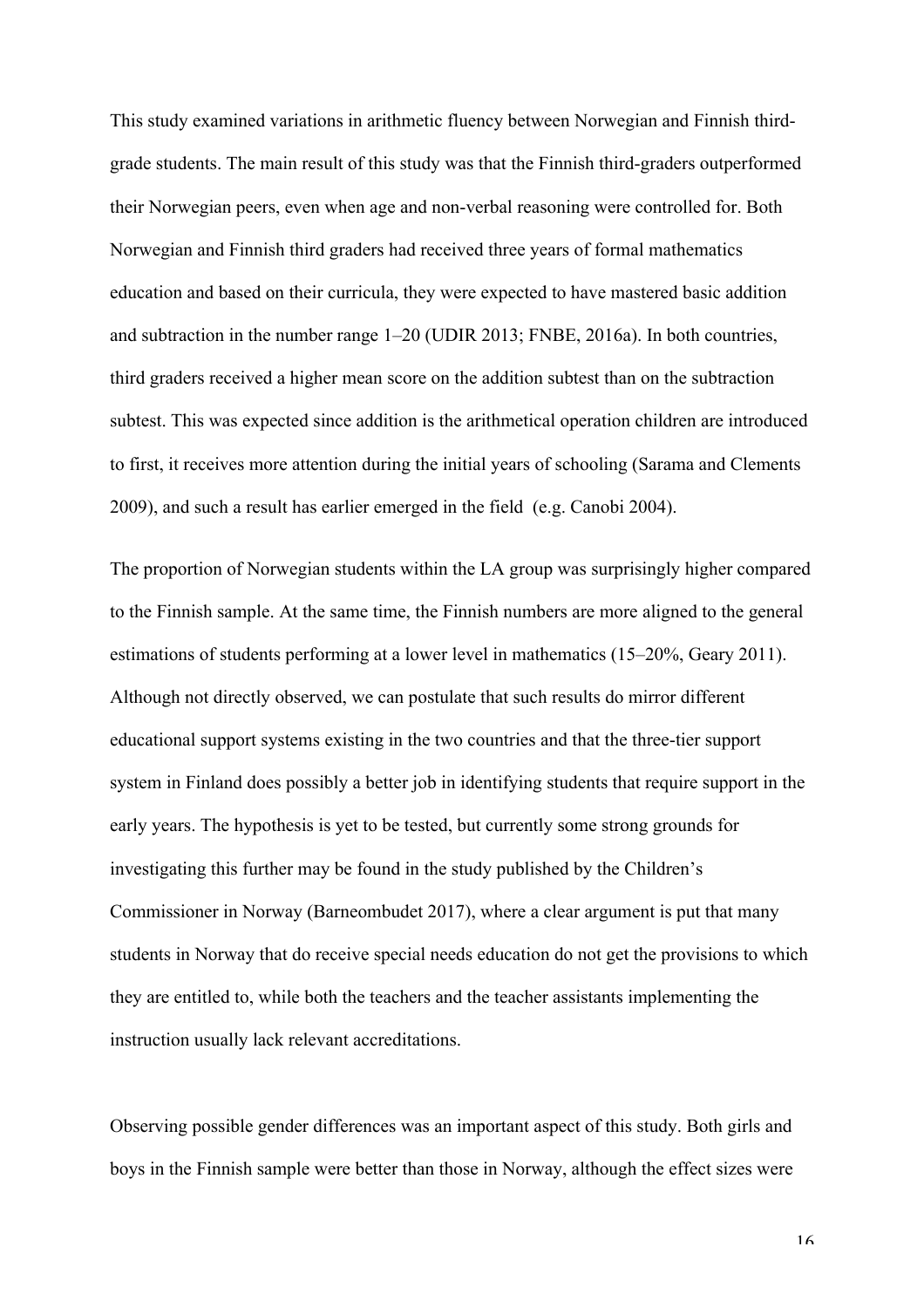small  $(\eta = .03-11)$ . Within the countries, no gender differences were found for the Finnish sample, similar to prior research of Kersey et al. (2018) and Hutchison et al. (2018). However, boys in Norway outperformed the girls in addition fluency. This result was rather observed from the perspective of possible different developmental trajectories as proposed by Lyons et al. (2014) and the prior results suggesting boys utilise fact retrieval earlier and more frequently than the girls (Bailey et al. 2012), as well as that the girls would use immature arithmetic strategies for a longer period of time than the boys (Carr and Alexeev 2011; Jordan, Hanich, and Kaplan 2003b). At the same time why Norwegian boys were better than girls only in addition fluency, but not in subtraction requires further investigation, by observing more directly at the arithmetic strategies (e.g. backup strategies, fingers etc.) students utilise while solving the tasks like the one used in this study, and taking into consideration other cognitive factors that might explain the performance differences, such as phonological processing and working memory (Vanbinst et al. 2015).

Focusing on how students had approached the arithmetic tasks, we found that in comparing the TA and the LA students, the former answered correctly to more tasks than the latter (between 89–94% and 62–77%, respectively) when observing the total amount of recorded attempts in the answering sheets. Furthermore, particular differences were also found between the Norwegian and the Finnish LA group. The students in the Norwegian sample had solved fewer tasks in total, but with more accuracy. The LA student in Finland, on the other hand, made more attempts, resulting in more errors and skipping of the tasks in each of the subtests. Based on that, we can postulate that these two groups have had different approaches to solving arithmetic tasks in a timed situation. The Finnish students have tried to solve as many tasks as possible, or have tried to find the easiest ones among the total number of tasks introduced in the subtests by skipping particular test items, and/or without taking sufficient

17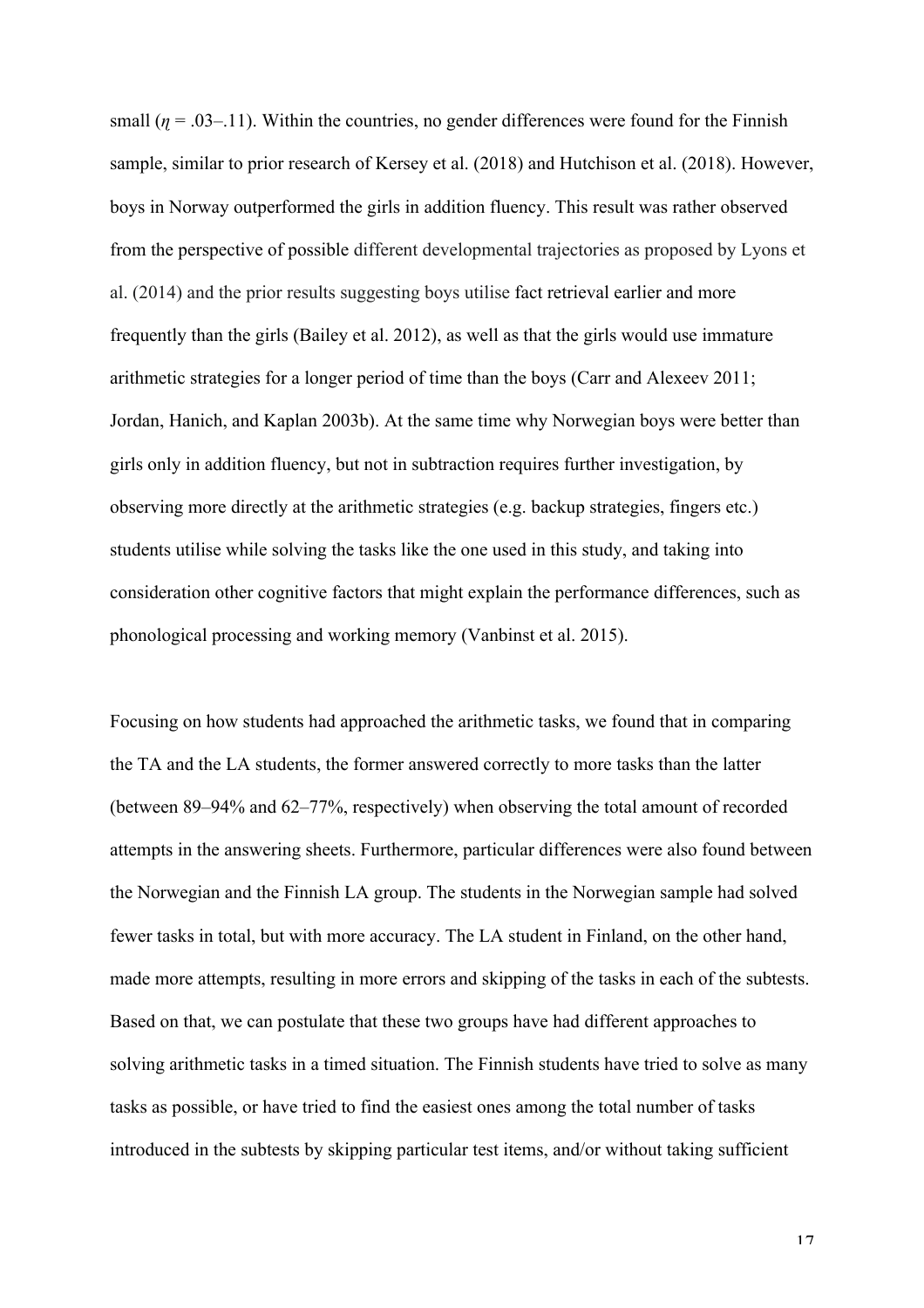time to use the strategies they might have had acquired as part of formal instruction. The performance of Norwegian LA students, on the other hand, indicates relying on primary backup strategies with rather longer response time (Carr and Alexeev 2011), given both a low number of total attempts and the correct answers. In future studies, a computerized adaptive arithmetic test might be used in order to capture with more precision the type of task students accurately perform on (Martin and Lazendic 2018).

#### *Future Research and Educational Implications*

This comparative study utilised a cross-sectional design. The results indicated a significant difference between the arithmetic fluency of third graders in Norway and Finland, favouring the latter. When conducting comparative studies between countries of different educational systems, there is always a number of issues to take into consideration. In this study, we controlled for age and cognitive ability, due to differences in the age of starting the formal arithmetic instruction, as well as found differences in non-verbal reasoning. Although there was found a statistically significant mean difference between the groups in Raven (*M* difference 1.17), the effect size was small  $(d = 0.26)$ . In order to trying to find an explanation for what might be the reasons for this difference, favouring a year younger children, more detailed background information about the participants would have been needed. Differences in organizing the educational support in both countries, and the curricula provisions in the early years of schooling were taken into account, but not directly observed. These issues are to be taken into account in the follow-up study, in order not only to capture more precise information on the students' cognitive and math abilities but also to pick up on in more detail on the learning opportunities the students are provided for within the two systems. In addition to this, capturing students' performance in three consecutive years (i.e. grades 1 to 3) may contribute to findings on possible diverse developmental trajectories and strategy choices between boys and girls and the TA and LA students, allowing for a more targeted support.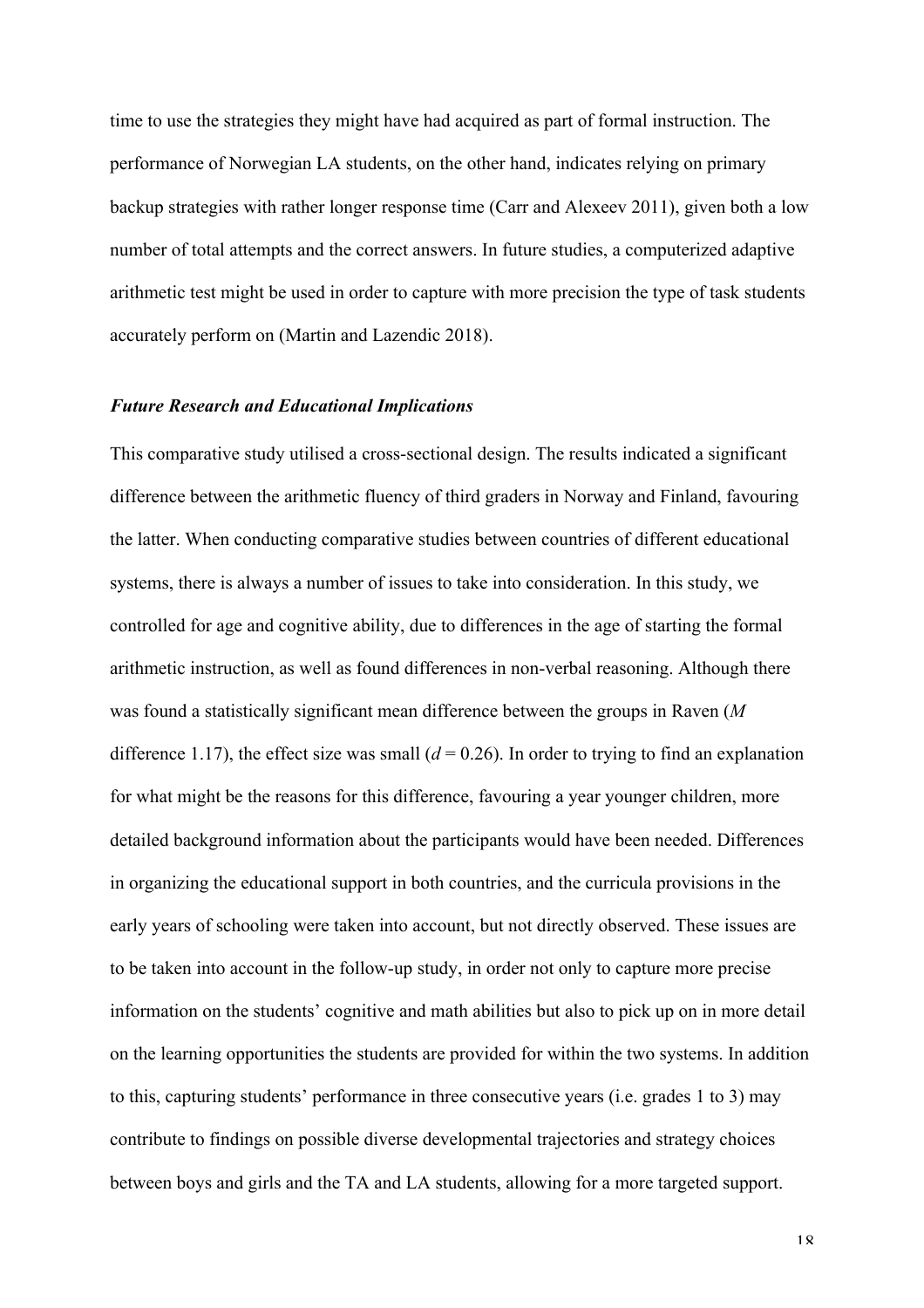Finally, from the perspective of direct implications, the current study has, the importance of teaching and learning arithmetic skills should be underlined. Arithmetic skills are not limited to merely remembering facts. To be fluent in arithmetic skills, the child needs to have a broad knowledge of arithmetic operations and of how numbers and operations are related to each other. Children with strong arithmetic knowledge are more likely to use complex strategies and fact retrieval effectively later on. Moreover, fluency in arithmetic facts is an important foundation for future mathematical skills (Carr and Alexeev 2011; Kilpatrick, Swafford, and Findell 2001; Sarama and Clements 2009), thus understanding its particular developmental trajectories and differences across different subgroups is of at most importance.

#### **Acknowledgments**

We wish to thank all participating schools, teachers and students in Norway and Finland, and we gratefully acknowledge the research assistants' contribution to the data collection.

# **Disclosure statement**

No potential conflict of interest was reported by the authors.

#### **References**

- Aunio, P., and P. Räsänen. 2016. "Core Numerical Skills for Learning Mathematics in Children Aged Five to Eight Years – A Working Model for Educators." *European Early Childhood Education Research Journal* 24: 684–704. doi: 10.1080/1350293X.2014.996424.
- Bailey, D. H., A. Littlefield, and D. C. Geary. 2012. "The Codevelopment of Skill at and Preference for Use of Retrieval-Based Processes for Solving Addition Problems: Individual and Sex Differences from First to Sixth Grades." *Journal of Experimental Child Psychology* 113: 78–92. doi: 10.1016/j.jecp.2012.04.014.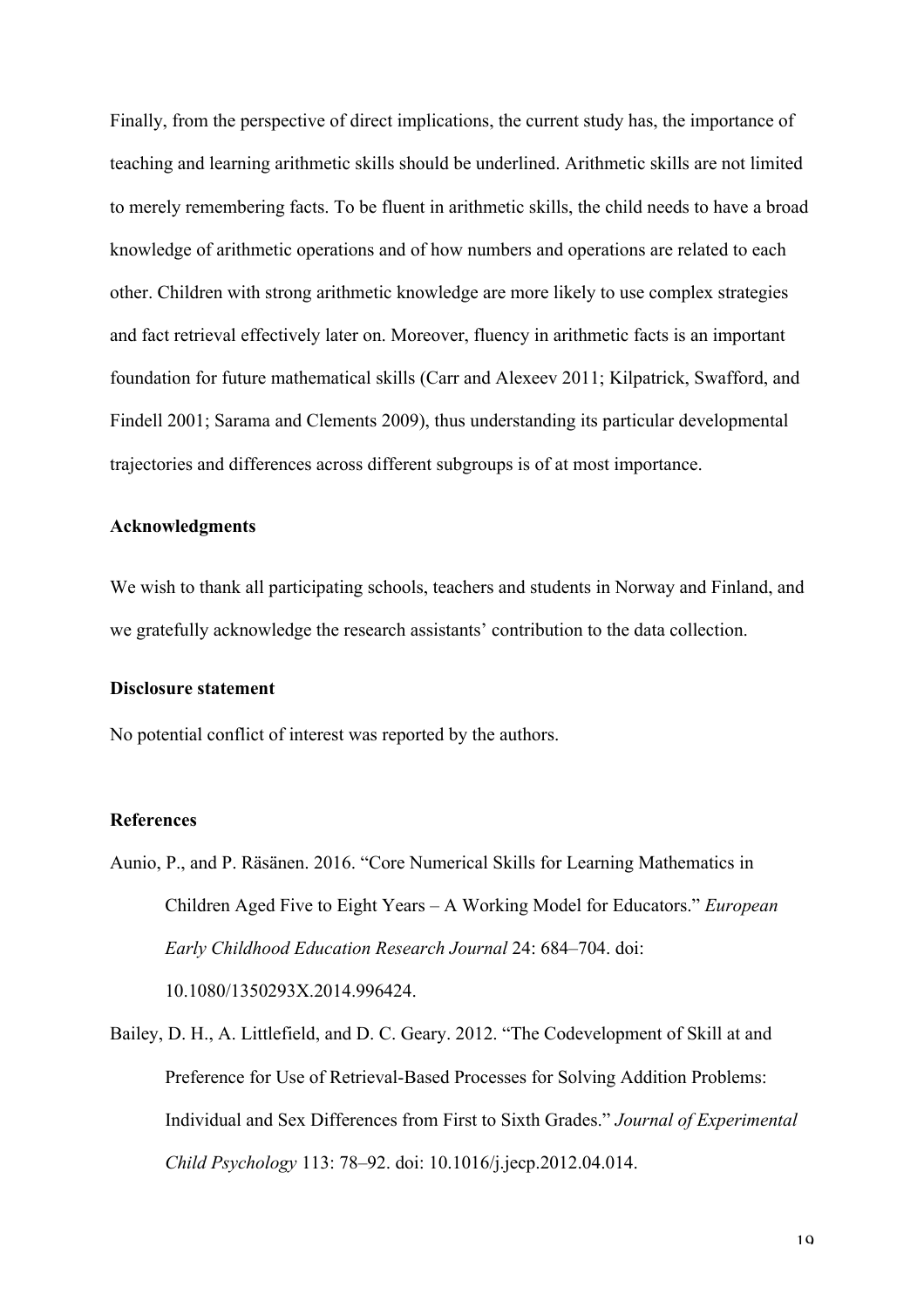- Barneombudet. 2017. *Uten Mål og Mening? Elever medSspesialundervisning i Skolen* [Without Aims and Meaning? Students with Special Educational Needs at School]. http://barneombudet.no/wp-content/uploads/2017/03/Bo\_rapport\_enkeltsider.pdf.
- Canobi, K. H. 2004. "Individual Differences in Children's Addition and Subtraction Knowledge." *Cognitive Development* 19 (1): 81–93. doi: 10.1016/j.cogdev.2003.10.001
- Carr, M., and N. Alexeev. 2011. "Fluency, Accuracy, and Gender Predict Developmental Trajectories of Arithmetic Strategies." *Journal of Educational Psychology* 103 (3): 617–631. doi: 10.1037/a0023864.
- Dowker, A. 2009. "Use of Derived Fact Strategies by Children with Mathematical Difficulties." *Cognitive Development* 24: 401–410. doi: 10.1016/j.cogdev.2009.09.005.
- Dowker, A. 2014. "Young Children's Use of Derived Fact Strategies for Addition and Subtraction." *Frontiers in Human Neuroscience* 7 (924): 1–9. doi: 10.3389/fnhum.2013.00924.
- Finnish National Board of Education (FNBE). 2016a. *National Core Curriculum for Pre-Primary Education 2014.* Finnish National Board of Education. Porvoo, Finland: Porvoon Kirjakeskus Oy.
- Finnish National Board of Education (FNBE). 2016b. *National Core Curriculum for Basic Education 2014.* Finnish National Board of Education. Porvoo, Finland: Porvoon Kirjakeskus Oy.
- Finnish National Agency for Education (FNAE). 2010. *Basic Education Act.*  http://www.finlex.fi/en/laki/kaannokset/1998/en19980628.pdf.
- Finnish National Agency for Education (FNAE). 2018. *Education in Finland*. Accessed May 12, 2018. http://oph.fi/download/175015\_education\_in\_Finland.pdf.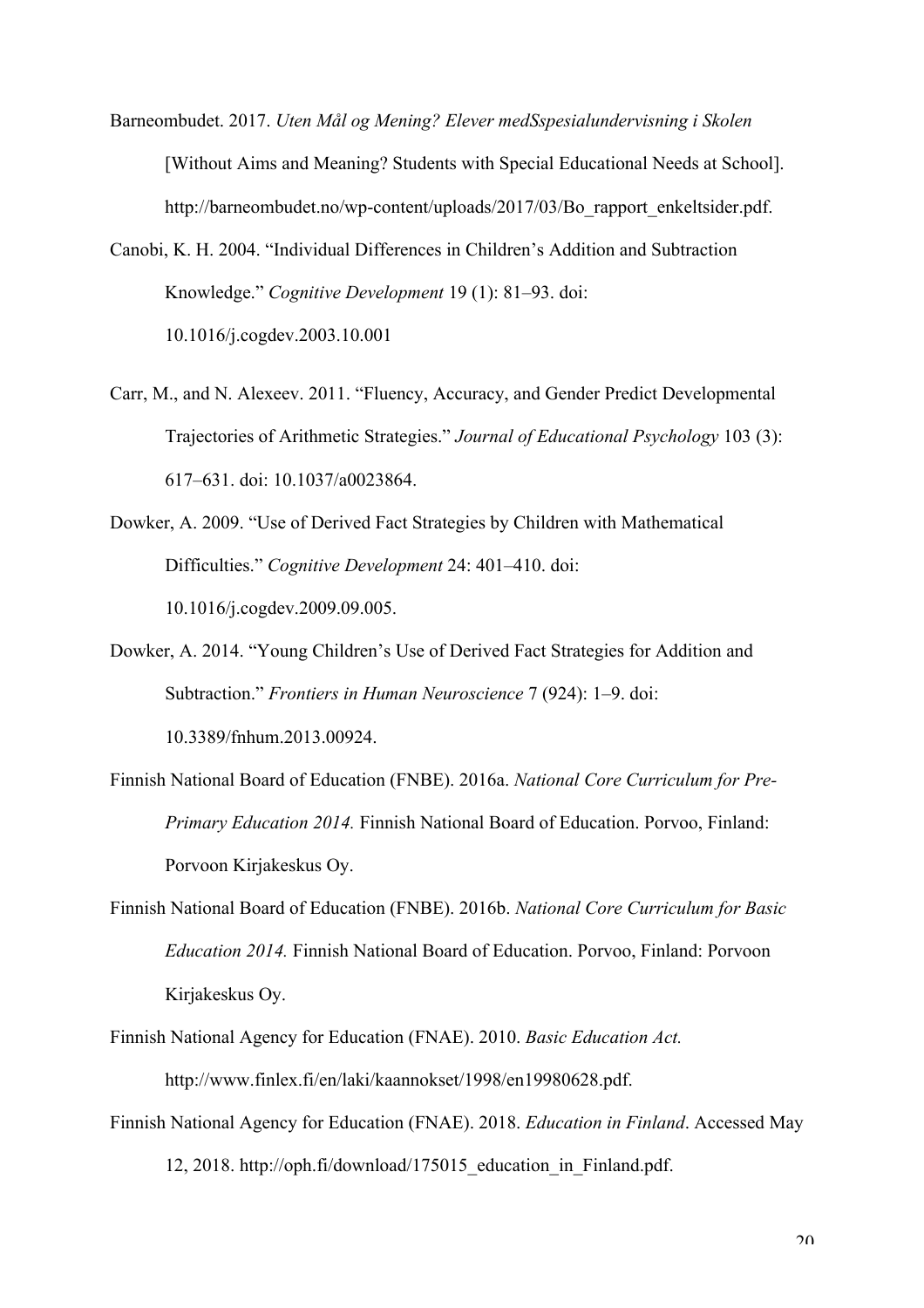Geary, D. C. 2011. "Consequences, Characteristics, and Causes of Mathematical Learning Disabilities and Persistent Low Achievement in Mathematics." *Journal of Developmental & Behavioral Pediatrics* 32: 250-263.

- Geary, D. C., M. K. Hoard, L. Nugent, and D. H. Bailey. 2012. "Mathematical Cognition Deficits in Children with Learning Disabilities and Persistent Low Achievement: A Five-Year Prospective Study." *Journal of Educational Psychology* 104 (1): 206–223. doi: 10.1037/a0025398.
- Hakkarainen, A. M., L. K. Holopainen, and H. K. Savolainen. 2015. "A Five-Year Follow-Up on the Role of Educational Support in Preventing Dropout from Upper Secondary Education in Finland." *Journal of Learning Disabilities* 48(4): 408–421. doi: 10.1177/0022219413507603.
- Hutchison, J. E., I. M. Lyons, and D. Ansari. 2018. "More Similar Than Different: Gender Differences in Children's Basic Numerical Skills Are the Exception Not the Rule." *Child Development.* Advance online publication: doi: https://doi.org/10.1111/cdev.13044.
- Jordan, N. C., L. B. Hanich, and D. Kaplan. 2003a. "A Longitudinal Study of Mathematical Competencies in Children with Specific Mathematics Difficulties versus Children with Comorbid Mathematics and Reading Difficulties." *Child Development* 74 (3): 834– 850. doi: 10.1111/1467-8624.00571.
- Jordan, N. C., L. B. Hanich, and D. Kaplan. 2003b. "Arithmetic Fact Mastery in Young Children: A Longitudinal Investigation." *Experimental Child Psychology* 85: 103–119. doi: 10.1016/S0022-0965(03)00032-8.
- Kersey, A. J., E. J. Braham, K. D. Csumitta, M. E. Libertus, and J. F. Cantlon. 2018." No Intrinsic Gender Differences in Children's Earliest Numerical Abilities." *NPJ Science of Learning* 3 (12). doi:10.1038/s41539-018-0028-7.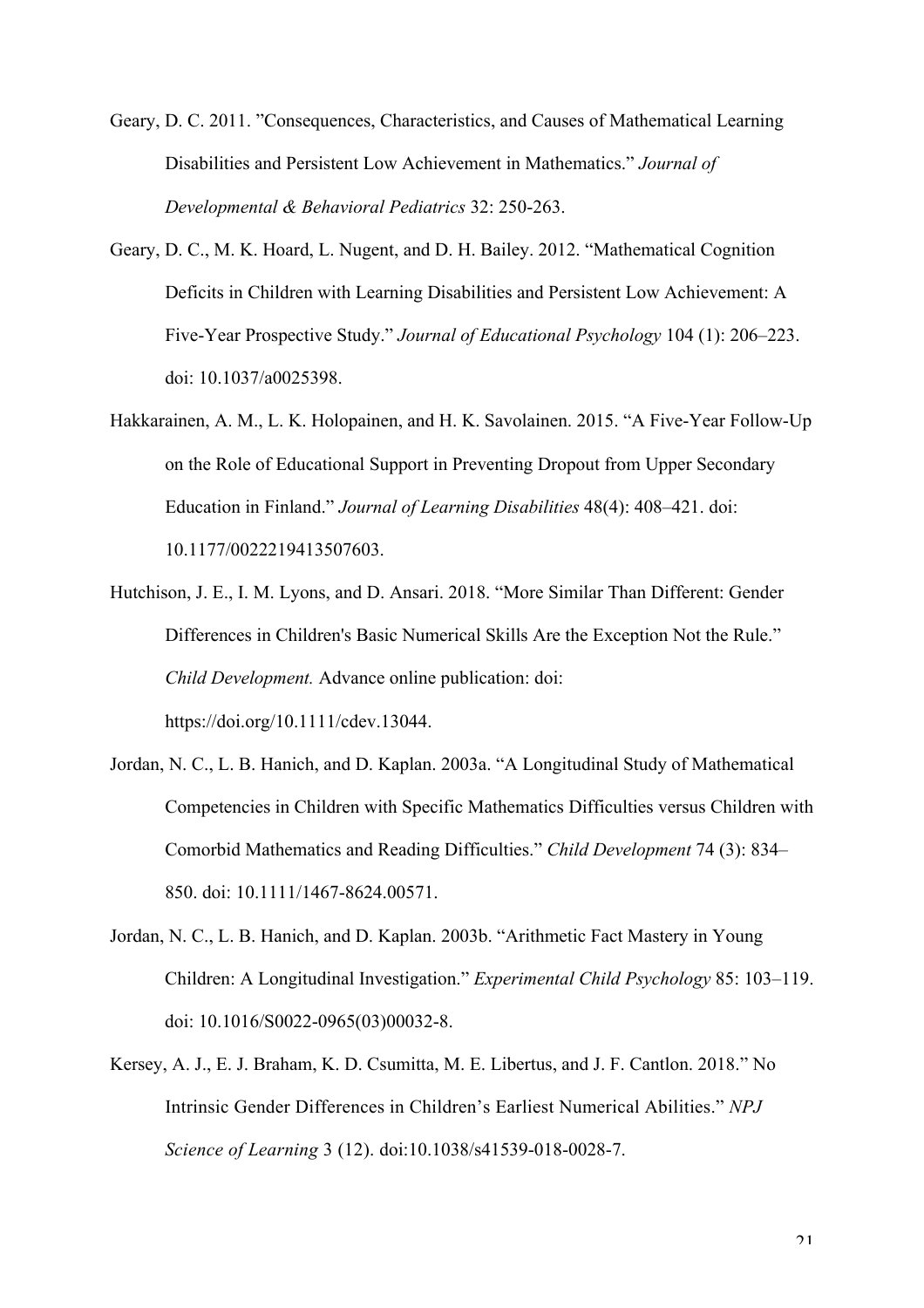- Kilpatrick, J., J. Swafford, and B. Findell. 2001. *Adding It Up: Helping Children Learn Mathematics.* Washington, DC: National Academy Press.
- Klausen, T., and E. Reikerås. 2016. *Regnefaktaprøven* [The Arithmetic Fluency Test]*.*  Stavanger: Lesesenteret, Universitetet i Stavanger.
- Korhonen, J., K. Linnanmäki, and P. Aunio. 2014. "Learning Difficulties, Academic Well-Being and Educational Dropout: A Person-Centred Approach." *Learning and Individual Differences* 31: 1–10. doi: 10.1016/j.lindif.2013.12.011.
- Krinzinger, H., G. Wood, and K. Willmes. 2012. "What Accounts for Individual and Gender Differences in the Multi‐Digit Number Processing of Primary School Children?" *Zeitschrift für Psychologie*. 220: 78–89. doi: 10.1027/2151-2604/a000099.
- Lyons, I. M., G. R. Price, A. Vaessen, L. Blomert, and D. Ansari. 2014. "Numerical predictors of arithmetic success in grades 1–6." *Developmental Science* 17 (5): 714– 726. doi: 10.1111/desc.12152.
- Martin, A. J., and G. Lazendic. 2018. "Computer-adaptive testing: Implications for students' achievement, motivation, engagement, and subjective test experience. " *Journal of Educational Psychology* 110 (1): 27-45. http://dx.doi.org/10.1037/edu0000205.
- Mazzocco, M. M. M., K. T. Devlin, and S. J. McKenney. 2008. "Is It a Fact? Timed Arithmetic Performance of Children With Mathematical Learning Disabilities (MLD) Varies as a Function of How MLD Is Defined." *Developmental Neuropsychology* 33 (3): 318-344. doi: 10.1080/87565640801982403.
- Opplæringslova. [Education law] *Lov 17. juni 2005 nr. 5-1 om Rett til Spesialundervisning* [Law 17<sup>th</sup> June no. 5-1 about the Right for Special Needs Education].
- Ostad, S. A. 1997. "Developmental Differences in Addition Strategies: A Comparison of Mathematically Disabled and Mathematically Normal Children." *British Journal of Educational Psychology* 67: 345–357. doi: 10.1111/j.2044-8279.1997.tb01249.x.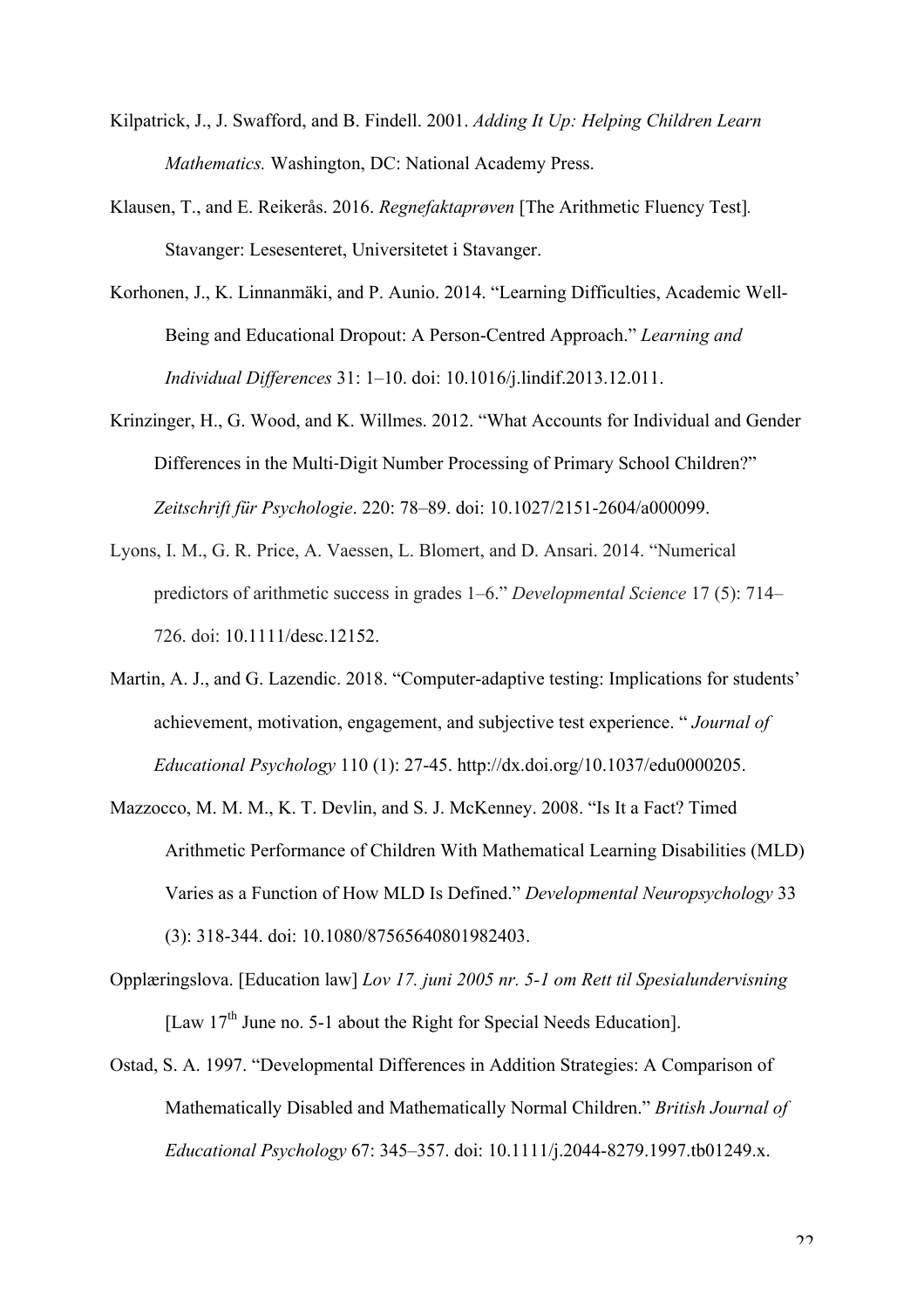- Ostad, S. A. 1999. "Developmental Progression of Subtraction Strategies: A Comparison of Mathematically Normal and Mathematically Disabled Children." *European Journal of Special Needs Education* 14 (1): 21–36. doi: 10.1080/0885625990140103.
- Ostad, S. A. 2013. *Strategier, Strategiobservasjon og Strategiopplæring: Fokus på Elever med Matematikkvansker* [Strategies, Strategy Observation and Strategy Learning: Focus on Students with Mathematical Learning Difficulties]. Trondheim: Læreboka forlag.
- Raven, J. C. 1998. *Raven's Progressive Matrices*. Oxford: Oxford Psychologists Press.
- Rumberger, R. W., and S. A. Lim. 2008. "Why Students Drop Out of School: A Review of 25 Years of Research." *California Dropout Research Project Report #15.*
- Sarama, J., and D. H. Clements. 2009. *Early Childhood Mathematics Education Research: Learning Trajectories for Young Children.* New York: Routledge.
- Siegler, R. S., and E. Jenkins. 1989. *How Children Discover New Strategies.* Hillsdale: Lawrence Erlbaum Associates, Inc.
- UDIR. 2013. *Læreplan i Matematikk Fellesfag (MAT01-04*) [Learning Plan in Mathematics]. Accessed August 1, 2018. https://www.udir.no/kl06/mat1-04
- UDIR. 2015a. *Generell Del av Læreplanen* [General Part of the Learning Plan]. Accessed August 1, 2018. https://www.udir.no/laring-og-trivsel/lareplanverket/generell-del-avlareplanen/innleiing/pdf.
- UDIR. 2015b. *Utdanningsspeilet: tall og analyse av barnehager og grunnopplæringen i Norge* [Educational Mirror: Number and Analysis of Kindergarten and Basic Education in Norway]*.* https://www.udir.no/globalassets/filer/tall-ogforskning/rapporter/utdanningsspeilet\_2015.pdf.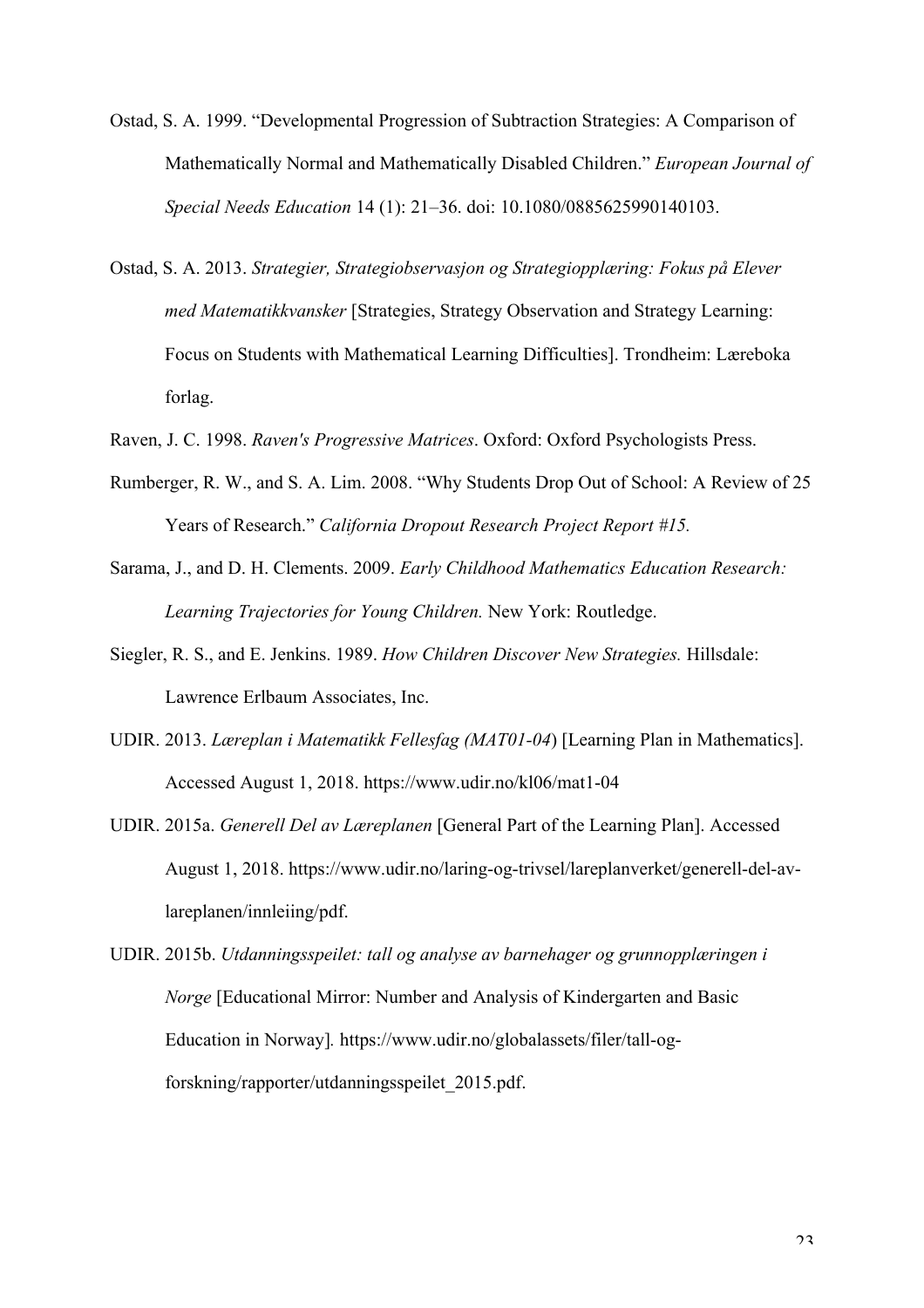Vanbinst, K., E. Ceulemans, P. Ghesquière, and B. De Smedt. 2015. "Profiles of Children's Arithmetic Fact Development: a Model-Based Clustering Approach." *Journal of Experimental Child Psychology* 133: 29–46. doi: 10.1016/j.jecp.2015.01.003.

- Vanbinst, K., P. Ghesquière, and B. De Smedt. 2014. "Arithmetic Strategy Development and Its Domain-Specific and Domain-General Cognitive Correlates: A Longitudinal Study in Children with Persistent Mathematical Learning Difficulties." *Research in Developmental Disabilities* 35: 3001–3013. doi: 10.1016/j.ridd.2014.06.023.
- Wei, W., H. Lu, H. Zhao, C. Chen, Q. Dong, and X. Zhou. 2012. "Gender Differences in Children's Arithmetic Performance Are Accounted for by Gender Differences in Language Abilities." *Psychological Science* 23 (3): 320–330. doi: 10.1177/0956797611427168.
- WHO. 2018. *The 11th Revision of the International Classification of Diseases (ICD-11).* https://icd.who.int/browse11/l-m/en
- Zhou, X., and D. Cheng. 2015. "When and Why Numerosity Processing Is Associated with Developmental Dyscalculia." In *The Routledge International Handbook of Dyscalculia and Mathematical Learning Difficulties*, edited by S. Chinn, 78–89. Abingdon: Routledge.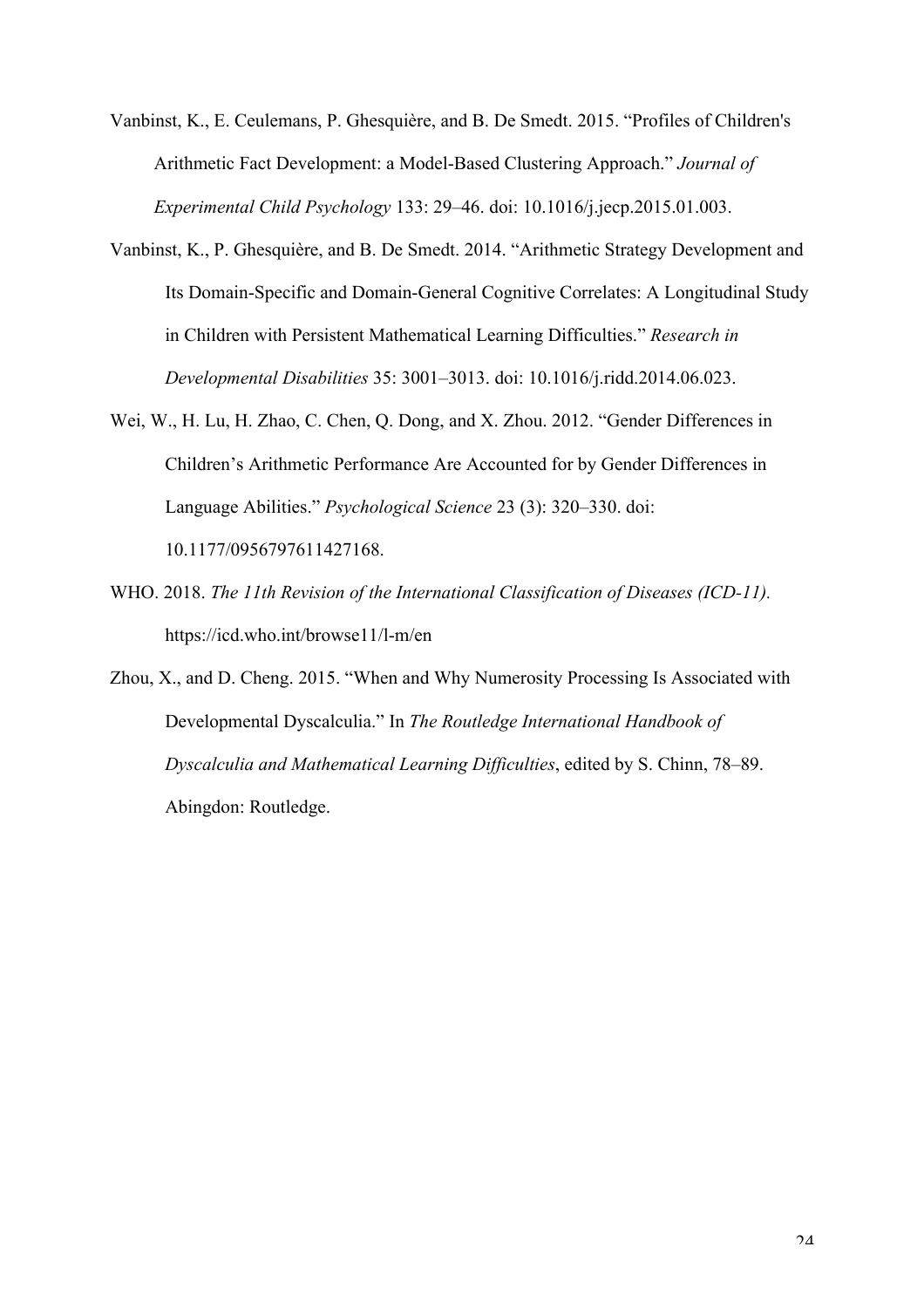| Table 1. Content of mathematics instruction, namely Numbers, in early grades $(1-2)$ in |  |
|-----------------------------------------------------------------------------------------|--|
| Norway and Finland based on the national curricula (UDIR 2013; FNBE 2016b)              |  |

| Content | Country                                                                                                                                                                                                                                                             |                                                                                                                                                                                                                                                                                                                                                  |  |  |  |  |  |
|---------|---------------------------------------------------------------------------------------------------------------------------------------------------------------------------------------------------------------------------------------------------------------------|--------------------------------------------------------------------------------------------------------------------------------------------------------------------------------------------------------------------------------------------------------------------------------------------------------------------------------------------------|--|--|--|--|--|
| Numbers | Norway                                                                                                                                                                                                                                                              | Finland                                                                                                                                                                                                                                                                                                                                          |  |  |  |  |  |
|         | Competence aims after 2nd grade:                                                                                                                                                                                                                                    | Aims for $1-2$ grade:                                                                                                                                                                                                                                                                                                                            |  |  |  |  |  |
|         | - Count to 100, divide and compose<br>amounts up to 10, put together and<br>divide groups of ten up to 100, and<br>divide double-digit numbers in to<br>tens and ones<br>- Use the real number line for<br>calculations and demonstrate the<br>magnitude of numbers | - Natural numbers are used in<br>calculation problems. Making sure that<br>students can the correspondence<br>between quantity, number word and<br>symbol. Counting, recognising and<br>estimating amounts. Practicing of<br>number sequences, and comparing and<br>ordering of numbers. Investigating<br>properties of numbers such as evenness |  |  |  |  |  |
|         | - Make estimates of amounts, count,                                                                                                                                                                                                                                 | and halving. Bonds of $1-10$ .                                                                                                                                                                                                                                                                                                                   |  |  |  |  |  |
|         | compare numbers and express<br>number magnitudes in varied ways                                                                                                                                                                                                     | - Guiding students to use numbers in<br>appropriate ways in different situations                                                                                                                                                                                                                                                                 |  |  |  |  |  |
|         | - Develop, use and converse about<br>varied counting strategies for<br>addition and subtraction of double-<br>digit numbers, and evaluate how                                                                                                                       | and calculations.<br>- Concept of base-10 system with<br>concrete models.                                                                                                                                                                                                                                                                        |  |  |  |  |  |
|         | reasonable the answer is<br>- Double and halve<br>- Recognise, talk about and further<br>develop structures in simple number                                                                                                                                        | - Improving addition and subtraction<br>skills first in the number range 0-20<br>and then in 0-100. Practicing of<br>different kinds of mental strategies for<br>fluent calculations.                                                                                                                                                            |  |  |  |  |  |
|         | patterns                                                                                                                                                                                                                                                            | - Understanding the concept of<br>multiplication with help of<br>manipulatives, learning of<br>multiplication tables of 1, 5 and 10.                                                                                                                                                                                                             |  |  |  |  |  |
|         |                                                                                                                                                                                                                                                                     | - Basic understanding of fractions by<br>dividing one into equal parts.                                                                                                                                                                                                                                                                          |  |  |  |  |  |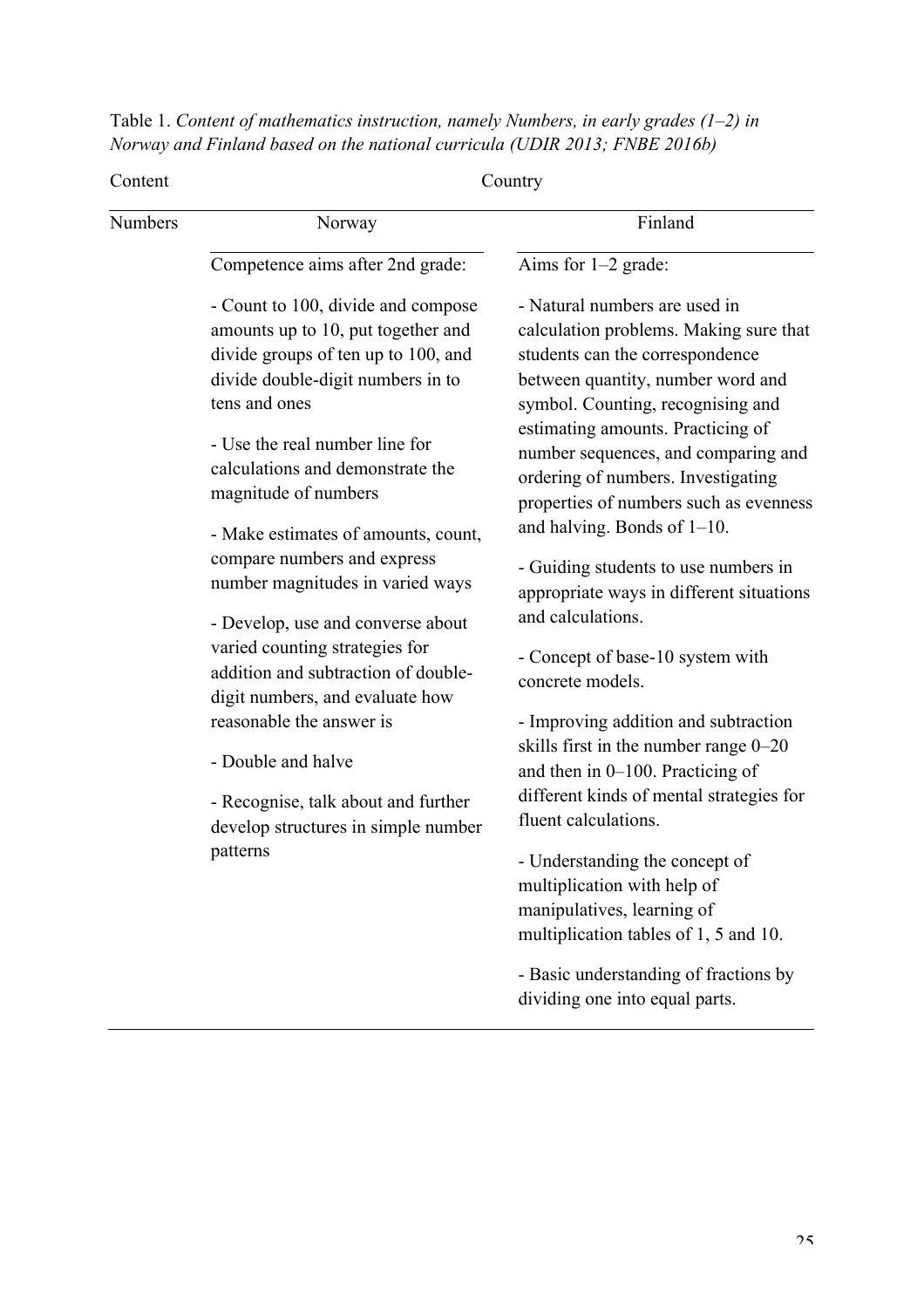|             |             |             | Country      |               |                  |        |
|-------------|-------------|-------------|--------------|---------------|------------------|--------|
|             |             | Norway      | Finland      |               |                  |        |
| Task        |             | $M^*$ (SE)  | M(SE)        | F(df)         | $\boldsymbol{p}$ | $\eta$ |
| Addition    | All         | 19.11(0.69) | 24.42 (0.79) | 19.23(1,458)  | 0.000            | .04    |
|             | <b>Boys</b> | 20.56(1.06) | 25.21(1.24)  | 6.95(1,226)   | 0.015            | .03    |
|             | Girls       | 17.54(0.88) | 23.75 (0.97) | 16.99 (1,228) | 0.000            | .07    |
| Subtraction | All         | 14.38(0.58) | 20.63(0.66)  | 37.56 (1,458) | 0.000            | .08    |
|             | <b>Boys</b> | 15.51(0.87) | 21.33(1.02)  | 14.08 (1,226) | 0.000            | .06    |
|             | Girls       | 13.15(0.77) | 20.02(0.84)  | 27.40 (1,228) | 0.000            | .11    |

Table 2. *Performance in addition and subtraction tasks by country and gender.*

*Note.* \* Adjusted mean values (controlling for non-verbal reasoning and age) with standard errors are reported.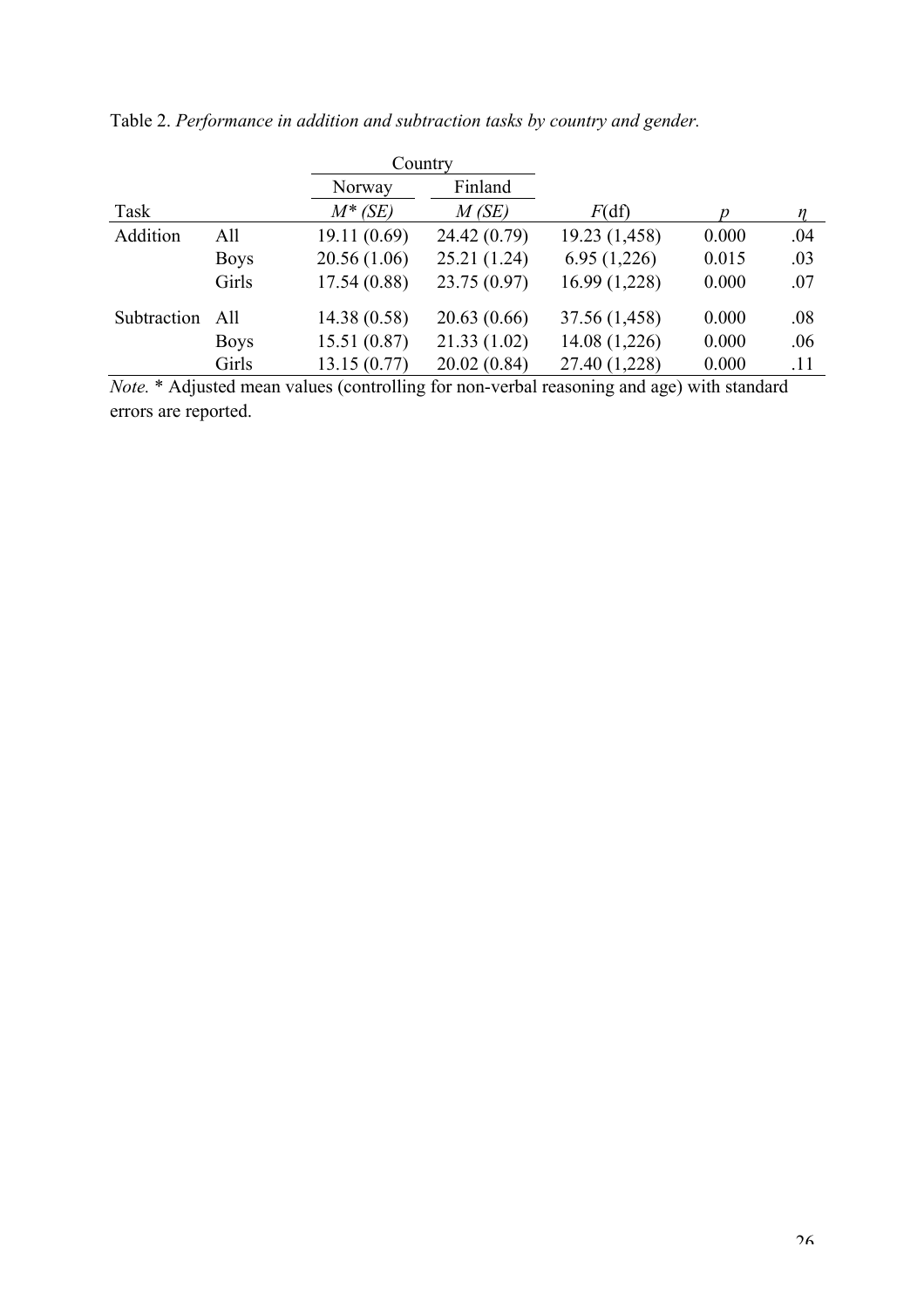| Sample  | Group     | $\overline{N}$ | Attempts* | Correct*   | Incorrect* | Skipping*  |
|---------|-----------|----------------|-----------|------------|------------|------------|
| All     | <b>TA</b> | 324            | 27.62     | 25.87      | 0.58       | 1.19       |
|         |           |                |           | $(93.7\%)$ | $(2.1\%)$  | $(4.3\%)$  |
|         | LA        | 138            | 14.58     | 11.26      | 1.90       | 1.42       |
|         |           |                |           | $(77.2\%)$ | $(13.0\%)$ | $(12.6\%)$ |
| Norway  | <b>TA</b> | 157            | 26.04     | 24.27      | 0.61       | 1.17       |
|         |           |                |           | $(93.2\%)$ | $(2.3\%)$  | $(4.5\%)$  |
|         | LA        | 96             | 12.99     | 11.21      | 0.75       | 1.03       |
|         |           |                |           | $(86.3\%)$ | $(5.8\%)$  | $(7.9\%)$  |
| Finland | <b>TA</b> | 167            | 29.10     | 27.38      | 0.54       | 1.20       |
|         |           |                |           | $(94.1\%)$ | $(1.9\%)$  | $(4.1\%)$  |
|         | LA        | 42             | 18.21     | 11.39      | 4.52       | 2.31       |
|         |           |                |           | $(62.4\%)$ | $(24.8\%)$ | $(12.7\%)$ |

Table 3. *Descriptive statistics for attempts, correct and incorrect answers and skipping in addition subtest*

*Note*. Percentages calculated in relation to total attempts. \*mean values